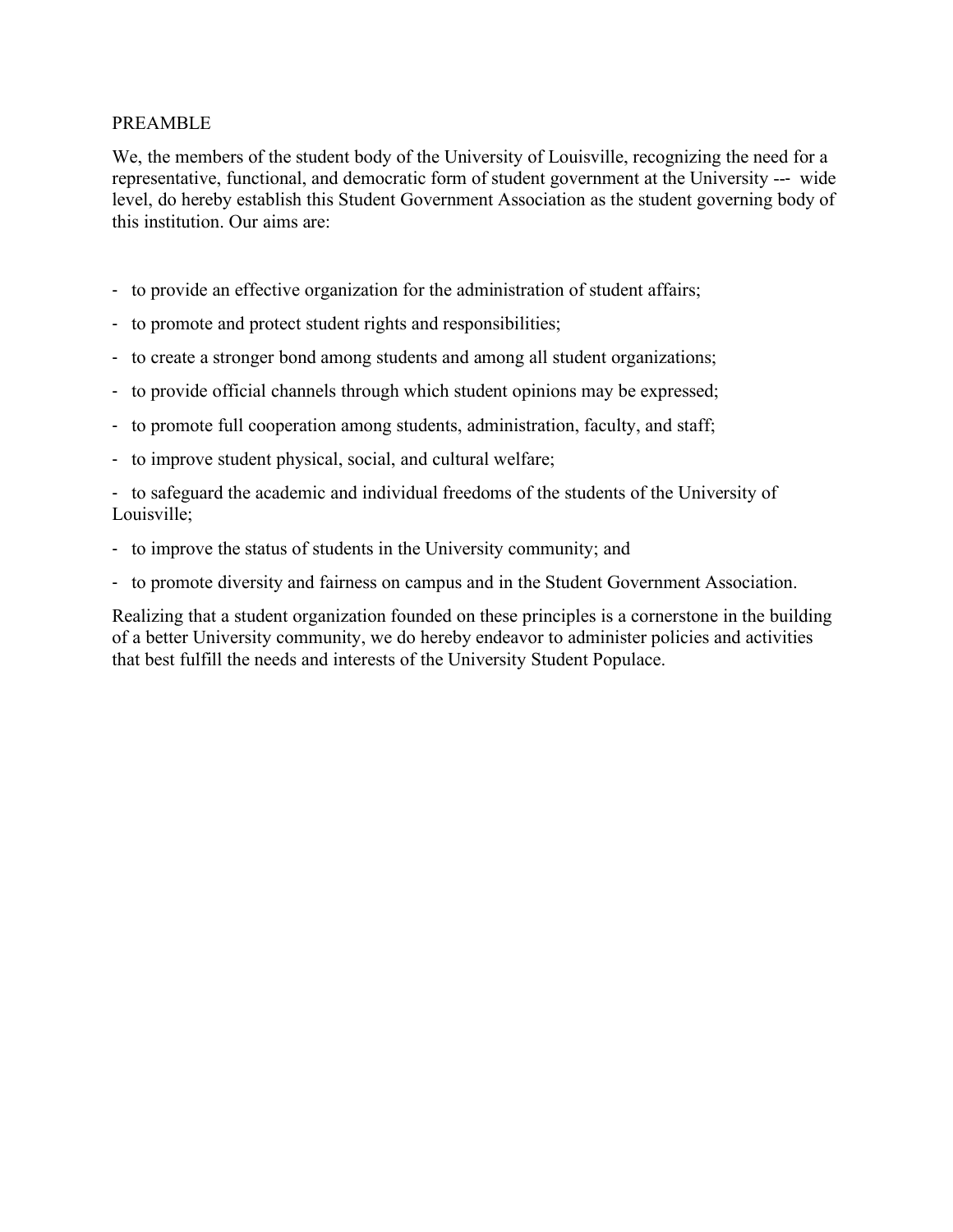## ARTICLE I NAME OF THE ORGANIZATION

#### SECTION 1.1 NAME OF THE ORGANIZTION

The name of the organization shall be the Student Government Association (herein, SGA) of the University of Louisville.

#### SECTION 1.2 GOVERNANCE

The Constitution shall be the supreme law of the SGA and all policies, pronouncements, rulings, and enactments of the Association shall be subordinate to it, subject to the U.S. Constitution, the Kentucky State Constitution, federal, state, and local laws. The Supreme Court shall be the final interpreter of the SGA Constitution.

#### ARTICLE II MEMBERSHIP AND PRIVILEGES

#### SECTION 2.1 MEMBERSHIP

2.1.1. All part- time and full- time registered students of the University of Louisville, Louisville, Kentucky, are members of the SGA.

2.1.2. Membership in the SGA shall be open to all students regardless of race, color, creed, gender, religion, age, nationality, political affiliation, sexual/affectional orientation, military status, and physical, mental, or emotional disability.

#### SECTION 2.2 VOTING PRIVILEGES

All members regardless of registration status are entitled to vote in a university--- wide SGA election under procedures established by the Student Senate.

#### SECTION 2.3 POSITIONS

All members are eligible to seek a position in the SGA under the procedures and requirements set forth in other sections of this Constitution.

#### SECTION 2.4 PETITIONING

All members have the right to petition the SGA or any agency thereof for a redress of grievances.

#### SECTION 2.5 MEETINGS AND FORUMS

2.5.1. All members shall have the right to address the Student Senate at regularly scheduled Senate meetings held in accordance with Section 4.8.1 of the SGA Constitution.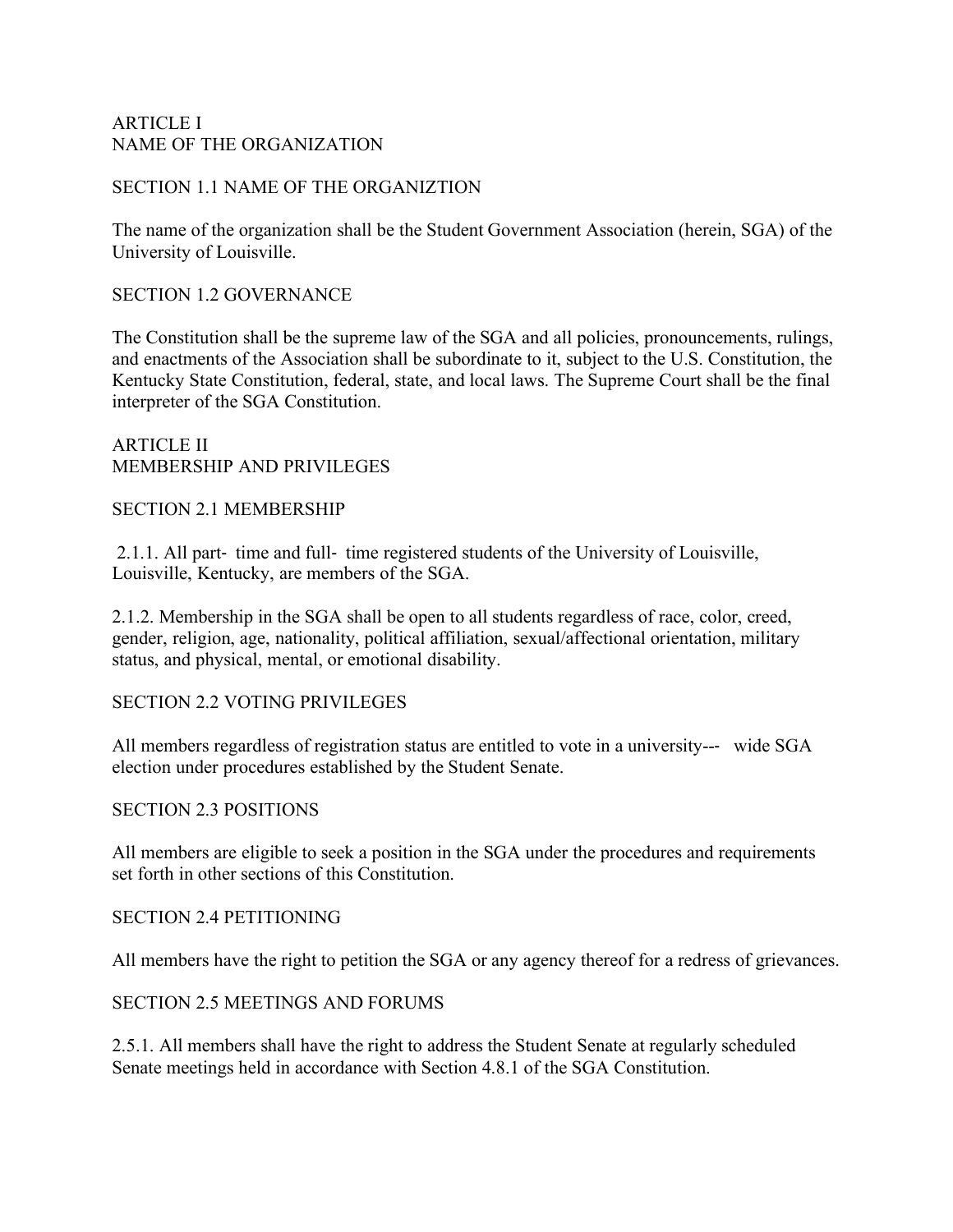2.5.2. A special meeting of the SGA may be called by the President of the SGA, Executive Board, a petition signed by the majority of the Student Senate presented to the President or the Executive Board, or a signed petition of one percent (1%) of the student body.

2.5.3. The Student Senate, Executive Officers and Justices of the Supreme Court must be informed of special meetings at least forty-eight (48) hours prior to the meeting date.

# ARTICLE III: ADMINISTRATIVE OFFICERS SECTION

## SECTION 3.1 AUTHORITY

Administrative powers granted herein shall be vested in the officers of the SGA: the President, the Executive Vice President, the Academic Vice President, and the Services Vice President. The aforementioned officers shall constitute the Executive Cabinet.

## SECTION 3.2 THE PRESIDENT

The President shall have the following duties:

3.2.1. administer the policies, procedures, and programs of the SGA as established by the Student Senate.

3.2.2. responsible for soliciting the opinions, concerns, and needs of the student body.

3.2.3. serve as a liaison to the University Administration to represent concerns in the decision-- making processes of the University.

3.2.4. if legally qualified, serve as a trustee of the University of Louisville. If he or she is not legally qualified, a replacement shall be elected by the student body.

3.2.5. responsible for representing University of Louisville student interests to governmental institutions.

3.2.6. coordinate preparation of a budgetary proposal for consideration by the Student Senate in accordance with this Constitution and with the guidelines, regulations, rules, and procedures established by the Student Senate and by the University Administration.

3.2.7. appoint students to University- wide committees whose nomination shall be approved by a majority vote of the Student Senate.

3.2.8. serve as a non- voting ex- officio member of the Student Senate.

3.2.9. make reports to the Student Senate.

3.2.10. require written reports from other officers of the SGA as the President deems necessary.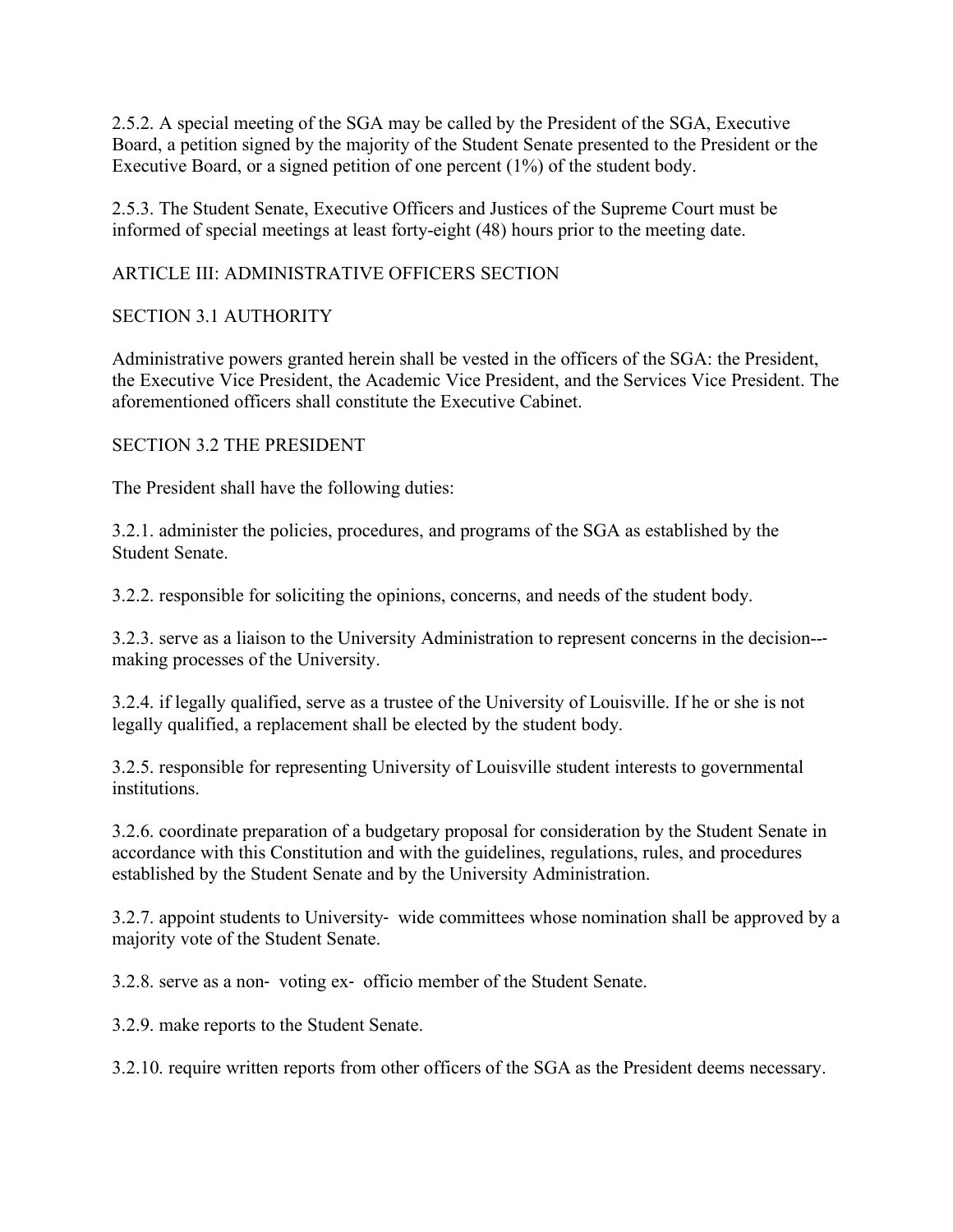3.2.11. call meetings of the SGA and special meetings of the Student Senate and of the SGA **Boards** 

3.2.12. recommend to the Student Senate creation or abolishment of Executive staff members and other non- elected administrative positions in the SGA as specified in Section 3.10 of the SGA Constitution; appoint persons to such positions only with the advice and approval of the Student Senate.

3.2.13 shall designate the use of any unused or additional SGA monies throughout the year

3.2.14. shall submit a list to the Student Senate at the SGA retreat of all SGA appointees to University- wide committees for the Senate's approval.

3.2.15. shall serve on relevant University committees as long as student representation is requested.

3.2.16 when necessary, create student taskforces or consultative committees to advise them on pressing issues

# SECTION 3.3 THE EXECUTIVE VICE PRESIDENT

The Executive Vice President shall have the following duties:

3.3.1. administer the internal operations and policies of the SGA, including but not limited to emphasis on the budget and financial policies, member retention, recruitment programs, and procedures of the Student Senate as determined by that body.

3.3.2. serve as the President of the Student Senate, but exercising voting privileges only in the event of a tie.

3.3.3. prepare a schedule of all regular Student Senate meetings as determined by the Student Senate.

3.3.5. collaborate with the Senate Leadership and Staff in both recording, drafting the agenda, and providing minutes and an attendance roster of all regular and special Senate meetings.

3.3.6. make reports to the Student Senate.

3.3.7. compile and maintain a permanent binder containing the records of the Executive Branch, including but not limited to all previously issued Executive Orders and other documents that one of the Executive Officers deems important to the work of the Executive Branch, to be passed on to each successive administration.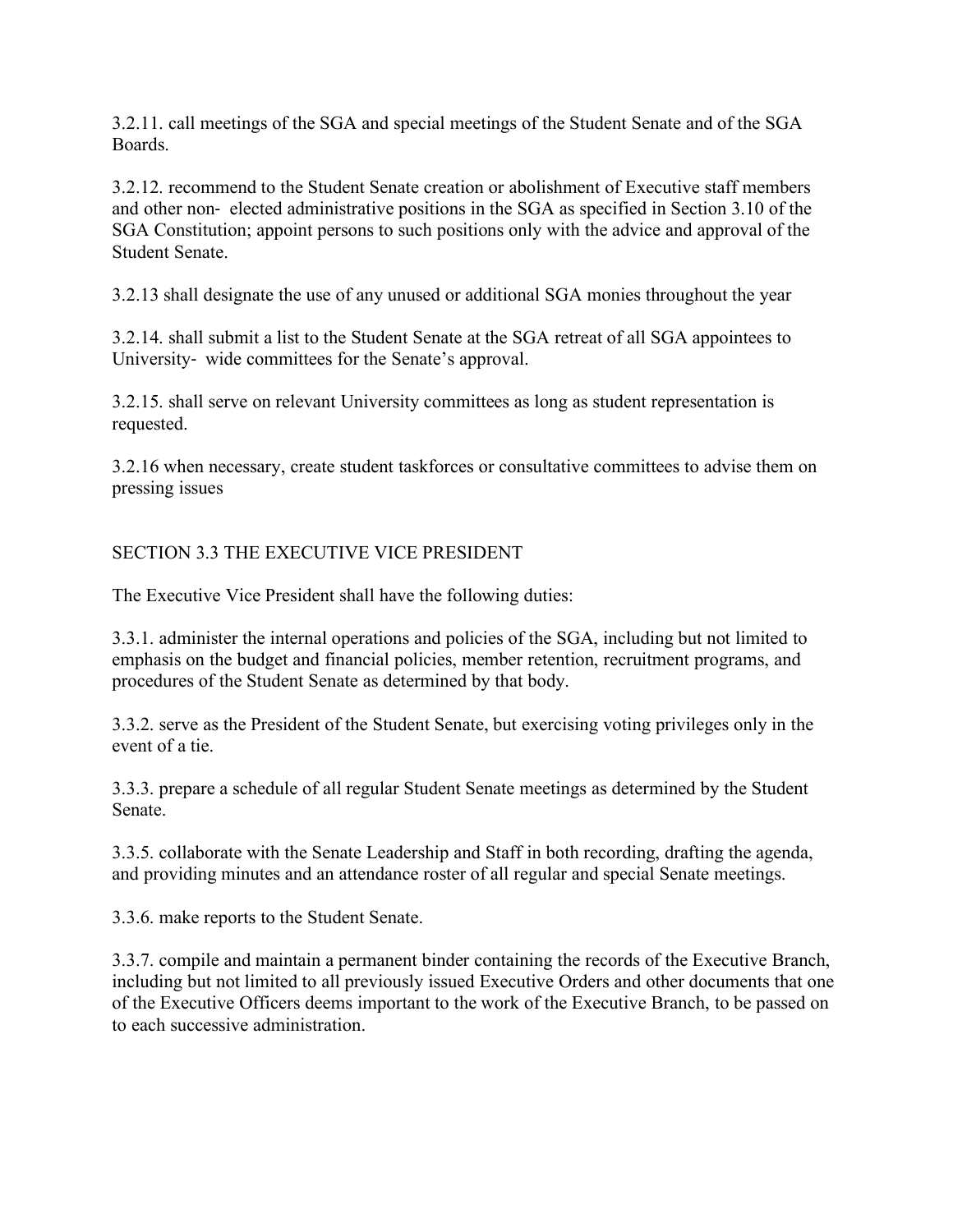3.3.8. compile and maintain permanent records of the Student Councils and SGA Boards for public inspection. Such records should include but not be limited to the Student Council Constitutions and By- Laws.

3.3.9. assume the duties of the SGA President in his or her temporary absence or vacancy, as specified in Section 3.8 of the SGA Constitution.

3.3.10. serve as chairperson and non- voting ex- officio member of the Executive Board and call meetings thereof.

3.3.11. arrange a workshop to be given no later than five (5) months after his or her installation into office, which will heighten the awareness and sensitivity of all Student Senators to all cultures represented in the University of Louisville.

3.3.12. prepare and facilitate a leadership development class or workshop to improve student leadership on campus and in the surrounding community.

3.3.13. prepare, in conjunction with the Senate Officers, a Senators' Retreat in the beginning of the Fall semester.

3.3.14. shall serve on the University- wide Budget Advisory Committee as long as student representation is requested.

3.3.15. Encourage, help and educate Student Senate about how to write resolutions, make motions and follow parliamentary procedure.

SECTION 3.4 THE ACADEMIC VICE PRESIDENT

The Academic Vice President shall have the following duties:

3.4.1. administer the academic policies and programs of the SGA as established by the Student Senate.

3.4.2. serve as the student representative to the Faculty Senate, and appoint an alternate representative

3.4.3. appoint students to University committees concerned with academic matters, subject to Senate approval.

3.4.4. serve as a non- voting ex- officio member of the Student Senate.

3.4.5. make reports to the Student Senate.

3.4.6. shall serve on the University- wide Policy Advisory Committee as long as student representation is requested.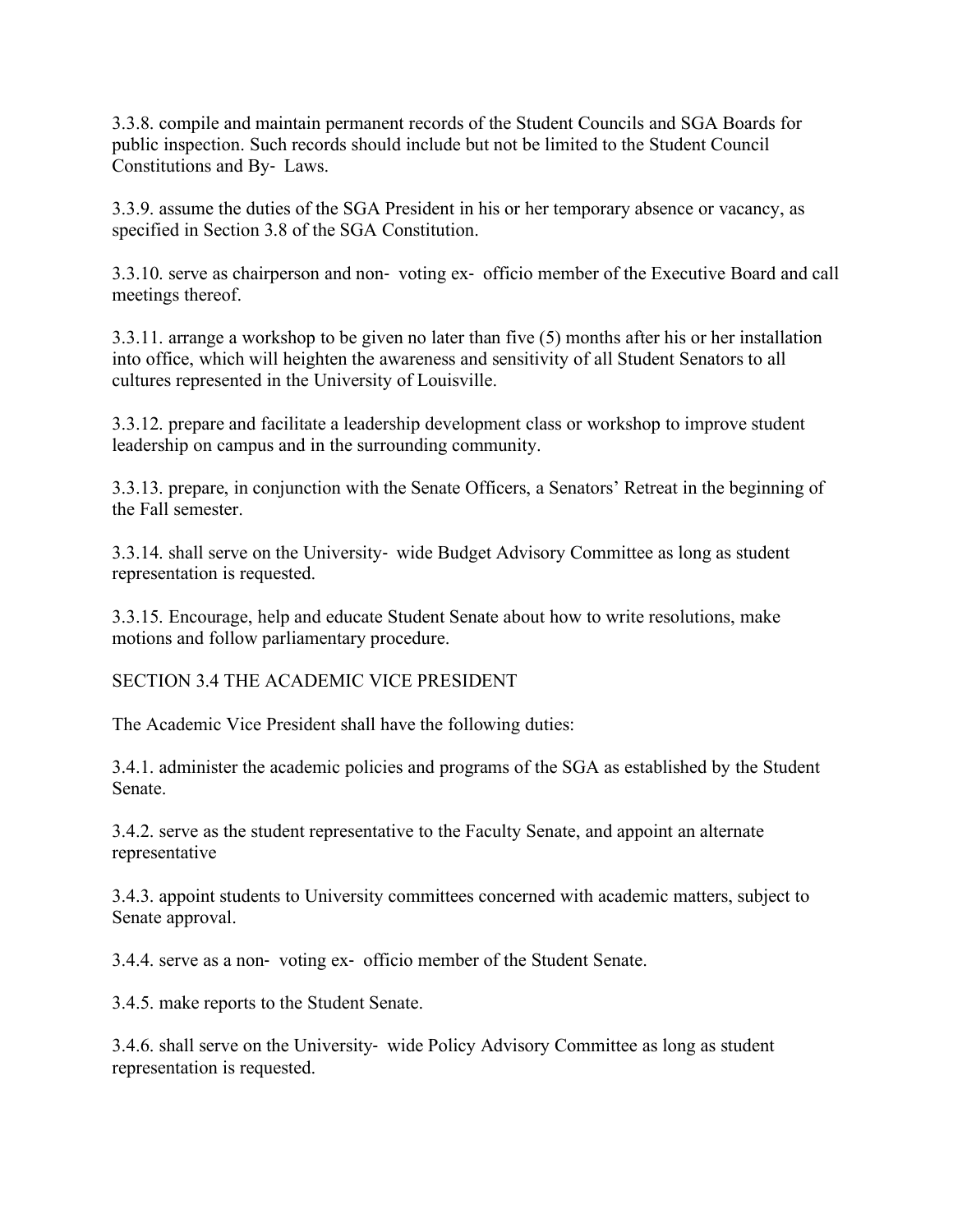3.4.7. administer student recognition awards.

## SECTION 3.5 THE SERVICES VICE PRESIDENT

The Services Vice President shall have the following duties:

3.5.1. administer the services, service policies, and programs of the SGA as established by the Student Senate.

3.5.2. serve as the student representative to the Staff Senate, and appoint an alternate representative

3.5.3. appoint students to University committees concerned with services, subject to Senate approval.

3.5.4. serve as a liaison representing student concerns to University administrators concerned with services.

3.5.5. serve as a non- voting ex- officio member of the Student Senate.

3.5.6. make reports to the Student Senate.

3.5.7. shall serve on the University- wide Planning Advisory Committee as long as student representation is requested.

## SECTION 3.6 TERM OF OFFICE

3.6.1. The President- Elect and Vice- Presidents- Elect shall be installed at the SGA Spring Banquet or, if one does not occur, at the final Senate Meeting of the academic year. Each incoming officer shall be installed by the Chief Justice of SGA. The time from installation until the last day of the finals week shall be used as a transition period between outgoing and incoming officers and staff. The outgoing President shall continue to serve on the Board of Trustees until the legal expiration of their term.

3.6.2. Upon installation,

(a) Officers- elect shall have powers to nominate staff positions, to create an agenda and goals for the upcoming year, to install new Senators, and to chair organizational meetings of boards and committees for the upcoming year.

(b) Council Presidents- elect shall have the power to meet as the Executive Board-- elect to make recommendations for committee appointments to be forwarded to the Senate-- elect.

(c) Outgoing officers shall retain all powers until the end of the spring semester at which point the new officers and staff shall have full powers.

SECTION 3.7 REQUIREMENTS TO MAINTAIN OFFICE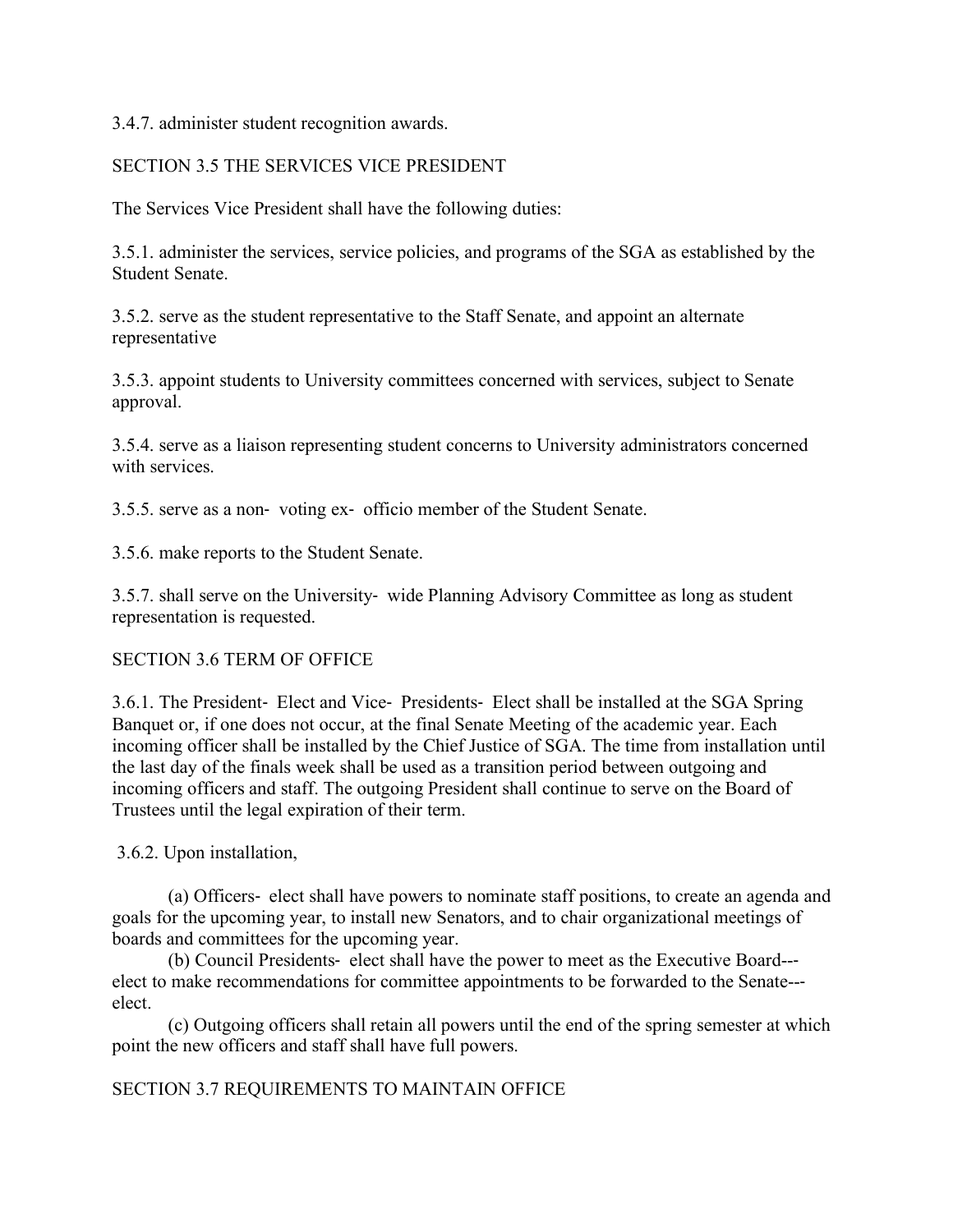Each Executive Cabinet member must satisfy the following requirements during their term of office:

(a) maintain satisfactory academic standing as determined by the Registrar's Office of the University of Louisville; and

(b) be a full-time student (with all hours being taken for academic credit). Classes being taken as "audit" and classes from which the candidate has withdrawn will not count towards full time status.

#### SECTION 3.8 VACANCIES

3.8.1. In the temporary absence of the SGA President, the order of temporary succession to the Presidency shall be as follows:

- (a) the Executive Vice President,
- (b) the Academic Vice President,
- (c) the Services Vice President,
- (d) the Senate Speaker

3.8.2. In the event of a temporary absence of the SGA President, where the Executive Vice President, the Academic Vice President, the Services Vice President, and the Speaker of the Senate are unable to fulfill the duties of the SGA President, the Student Senate shall elect a Student Senator to temporarily fill the position by a majority of votes.

3.8.3. If the office of President becomes vacant, a special election shall be held in accordance with KRS 16 3.821(2). A vacancy shall occur when an officer resigns from or is permanently removed from office. The election shall be conducted via the following guidelines:

(a) The Supreme Court shall be responsible for writing election rules and overseeing this election.

(b) Any student meeting the eligibility requirements to hold the office of President of SGA shall be entitled to run.

(c) Voting shall be open to all students for a period of at least seventy- two (72) hours.

(d) This election shall be organized, publicized, held, and completed, with the resolution of all pending court cases under election rules pertaining to this election, within fourteen (14) days of the office of President becoming vacant. Days that fall in between terms or days that school is not in session due to natural or man- made disaster do not count against this limit.

3.8.3. A vacancy in a vice presidency shall be filled by a qualified student, as delineated in Section 10.1.2 of the SGA Constitution. Nominations shall be taken for the vacant vice presidency for a period of at least two (2) weeks after advertising the position University- wide. After a period of at least two (2) weeks, the Student Senate shall elect a new Vice President after providing all candidates the opportunity to address the Senate. The candidate with at least a majority of the votes shall become the new Vice President. In the event that no candidate receives a majority, the candidate or candidates who receives the fewest number of votes shall be removed from the ballot and another round of voting shall commence on the remaining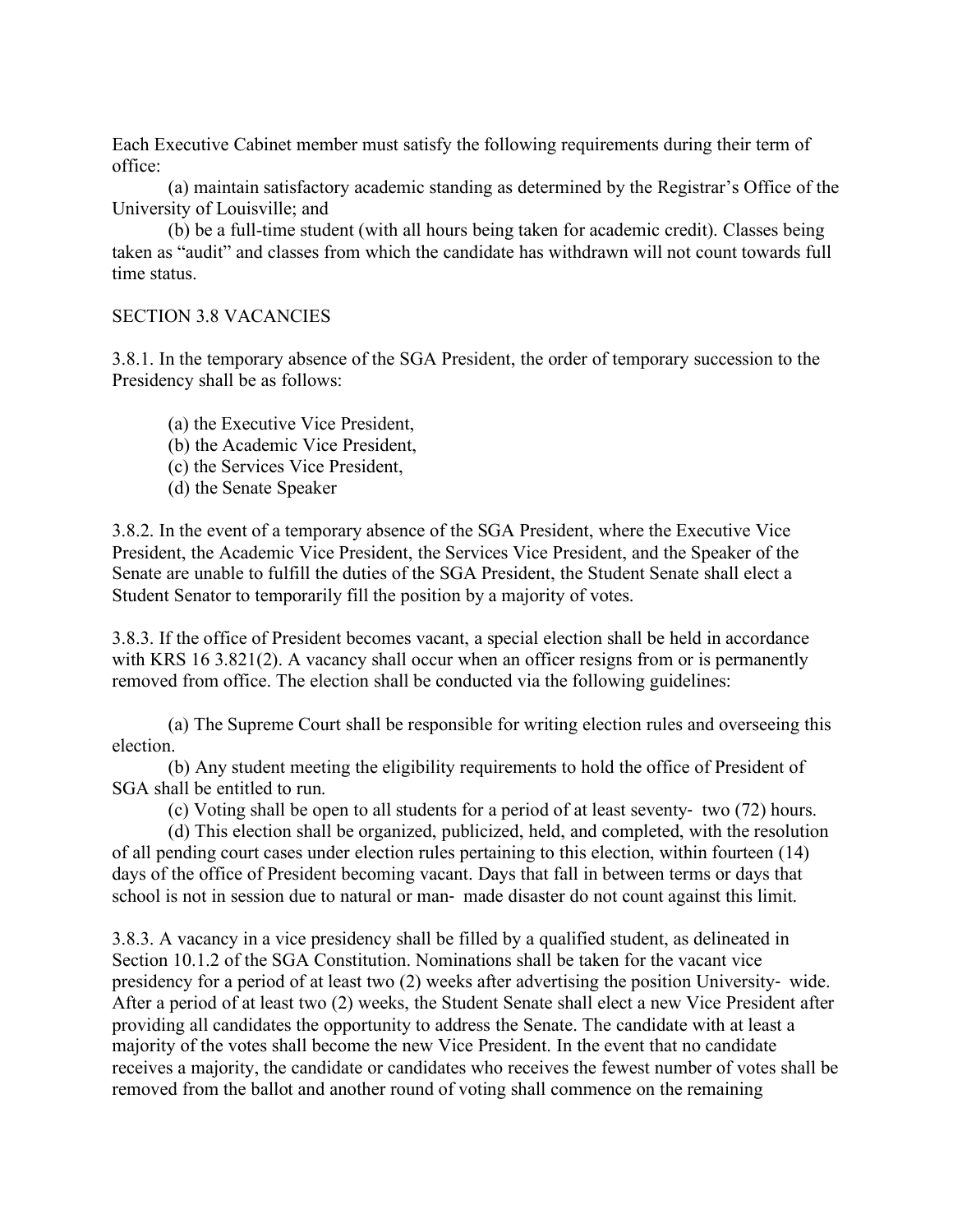candidates. This process shall be repeated until one candidate receives a majority. The meeting to elect the Vice President shall be presided over by the Supreme Court Chief Justice or an associate justice selected by the Supreme Court.

3.8.4. In order to resign, any officer shall submit a letter of resignation to the SGA President, the Student Affairs office, and the Student Senate.

# SECTION 3.9 REMUNERATION OF ADMINISTRATIVE OFFICERS

3.9.1. Those granted administrative powers in Section 3.1.1 of the SGA Constitution shall be restricted in the amount of tuition remission to that amount which would be granted to undergraduate(s) in- state.

3.9.2. The amount of tuition remission, wages, compensation, reward, or consideration for duties performed by administrative officers shall be allocated in the SGA budget. If the budget has not been approved at the time of the filing deadline for the election of administrative officers, the amount allocated for compensation shall not increase or decrease in an amount greater than ten percent (10%) of the amount allocated to the position in the previous year absent an unforeseen decrease in the SGA budget.

3.9.3. Should an Executive Officer resign or be removed their compensation shall be pro- rated based on the amount of time served.

# SECTION 3.10 NON- CABINET POSITIONS

3.10.1. The Student Senate shall have power to create or to abolish Executive staff members, and other University- wide non- elected administrative and cabinet positions in the SGA, according to the needs of the SGA or Student Senate. The SGA President shall appoint persons to such positions only with the advice and approval of the Student Senate.

3.10.2. Every student appointed or selected for positions under this section must be at least a half (1/2) time student (with all hours being taken for academic credit) and in satisfactory academic standing at the University of Louisville. These requirements are to be in accordance with the regulations of the candidate's academic unit as determined by the Office of the Registrar. Classes being taken as "audit" and classes from which the candidate has withdrawn will not count toward a half time status.

3.10.3. The amount of tuition remission, wages, compensation, reward, or consideration for duties performed by non- elected administrative officers in the SGA shall be allocated in the SGA budget. The maximum yearly pay by position shall be approved by the Student Senate at the SGA retreat. If the budget has not been approved at the time of appointment of the nonelected administrative officers in the SGA, the amount allocated for compensation shall not increase or decrease in an amount greater than ten percent (10%) of the amount allocated to the position in the previous year absent an unforeseen decrease in the SGA budget.

ARTICLE IV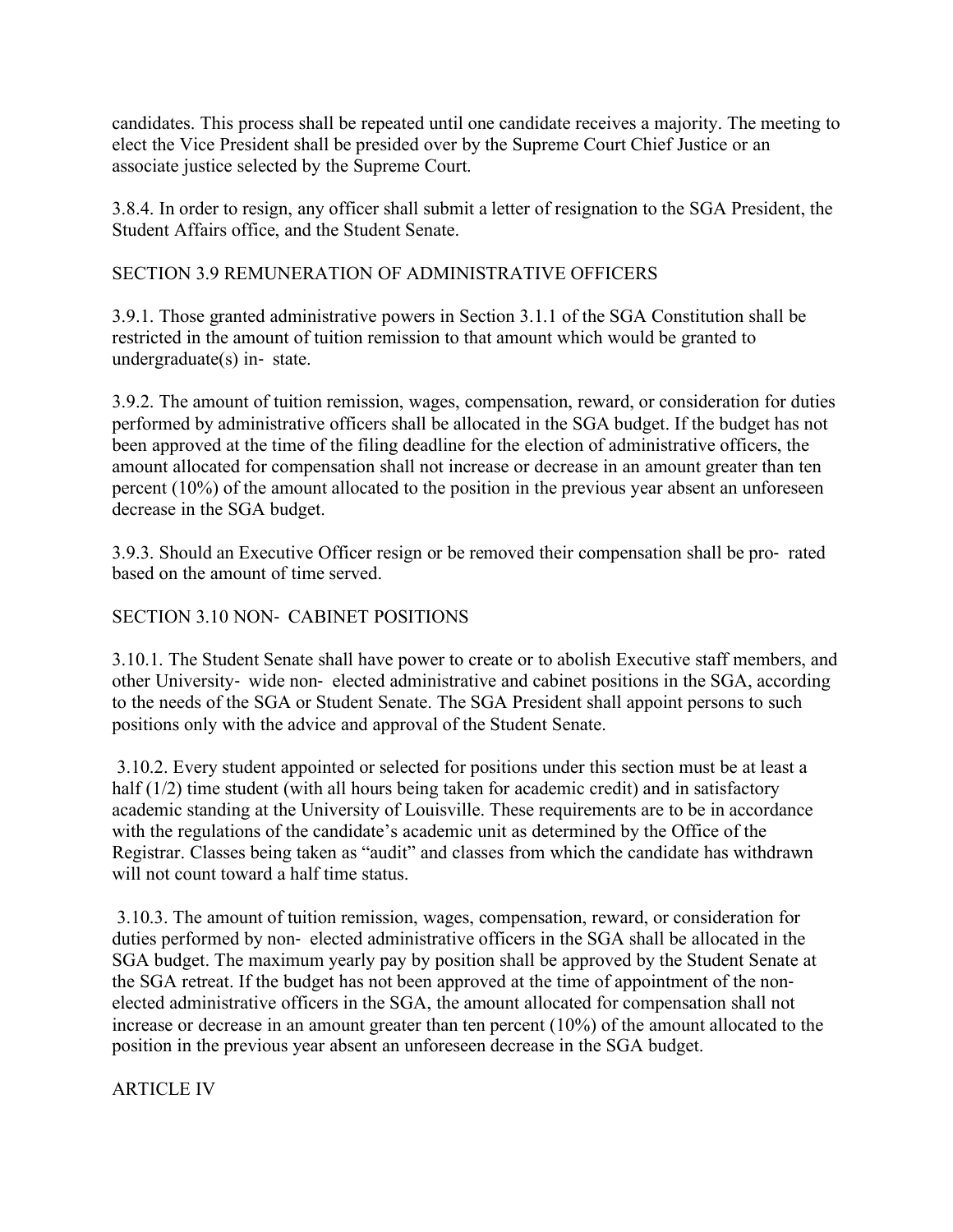#### THE STUDENT SENATE

## SECTION 4.1 LEGISLATIVE POWERS

All legislative powers granted herein shall be vested in the Student Senate.

#### SECTION 4.2 VOTING MEMBERS

The voting membership of the Student Senate shall be,

(a) The Executive Vice President of the SGA, voting only to break ties

(b) One President, as outlined in Section 4.5.2 of the SGA Constitution, from each of the recognized school Student Councils of the University.

(c) One Vice President, as outlined in Section 4.5.2 of the SGA Constitution, from each of the recognized school Student Councils of the University.

(d) Representatives elected from the academic units of the University as specified in Article X of the SGA Constitution.

#### SECTION 4.3 EX- OFFICIO VOTING MEMBERSHIP

The number of voting ex- officio members of the Student Senate from the Faculty and Staff Senates shall be specified in The Redbook.

#### SECTION 4.4 EX- OFFICIO NON- VOTING MEMBERSHIP

The following shall be non- voting ex- officio members of the Student Senate:

- (a) the President, Academic Vice President, and Services Vice President of the SGA,
- (b) a designee, as chosen by the SGA President, from the Executive Staff of the SGA,
- (c) the advisor of SGA or his or her designee,
- (d) the Chief Justice of the Supreme Court, or his or her designee from the Court

(e) the number of non- voting ex- officio members of the Student Senate from the Faculty and Staff Senates as specified in The Redbook,

(f) the executive members of the Student Activities Board, provided they do not already hold an elected position in the Student Senate,

(g) the executive members of the Engage Lead Serve Board, provided they do not already hold an elected position in the Student Senate,

(h) and other persons so designated by the presiding officer of the Student Senate.

## SECTION 4.5 ACADEMIC UNIT REPRESENTATION

4.5.1. Each Academic Unit given the power to recommend the granting of degrees by the Board of Trustees of the University in accordance to The Redbook Section 3.1.1 shall have the power to have a Council and to have representation in the Student Senate. Each Academic Unit may have only one (1), single, recognized council whether it is serving undergraduate, graduate students, professional students, or a combination of students.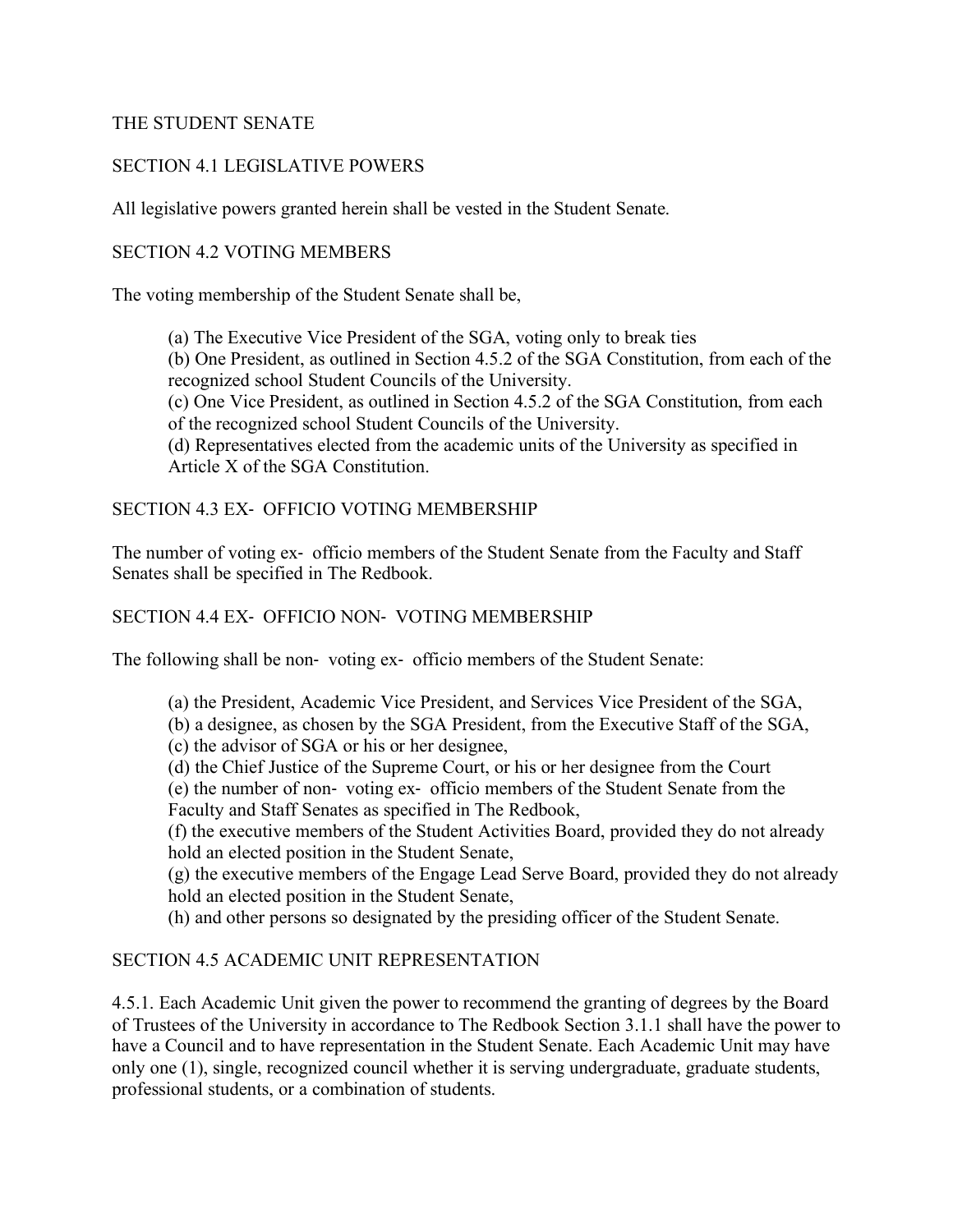4.5.2. All councils with representation in the Student Senate shall have a minimum of two (2) senators, the President and Vice President of the Council.

4.5.3. Each academic unit will gain one voting Senate seat for each seven--- hundred--- fifty (750) full- time equivalent (F.T.E) students enrolled in their Academic Unit.

4.5.4. The F.T.E number per unit shall be determined from the registration totals provided by the Registrar's Office of the University from the fall semester immediately preceding the date of elections.

SECTION 4.6 DUTIES OF STUDENT SENATORS A Student Senator shall:

4.6.1. attend all regular and special meetings of the Student Senate. A Senator may send a proxy and submit an excuse of absence in accordance with Section 4.8.5 of the SGA Constitution. The names of all proxies shall be submitted to the Speaker of the Senate and the Executive Vice-President prior to the beginning of the meeting.

4.6.2. attend all regular and special meetings of the Student Council of their respective Academic Unit and adhere to that Student Council's guidelines regarding attendance at those meetings.

4.6.3. serve on at least one (1) SGA Board or committee.

4.6.4. serve if appointed, on a University Committee. If a member of the University- wide committee, submit periodic written reports of transpired business to the Executive Vice President.

4.6.5. seek views and input of their student constituents.

4.6.6. attend the workshop to heighten the awareness of and sensitivity to all cultures represented in the University of Louisville, which will be arranged by the Executive Vice President, or attend an equivalent program by the end of the fall semester.

4.6.7. submit a written report to the Executive Vice President at the last regularly scheduled Student Senate meeting of the fall and spring semesters as requested by the Executive Vice--- President. The report should consist of a synopsis of the Senator's work during the semester and a reflection of their successes and failures in SGA.

SECTION 4.7 VACANCIES

4.7.1. A Senator may resign by submitting a written statement of resignation to the Executive Vice President of the SGA.

4.7.2. Vacancies occurring in the academic unit Senate seats shall be filled in accordance with procedures laid out in the constitutions of the individual councils, provided that the student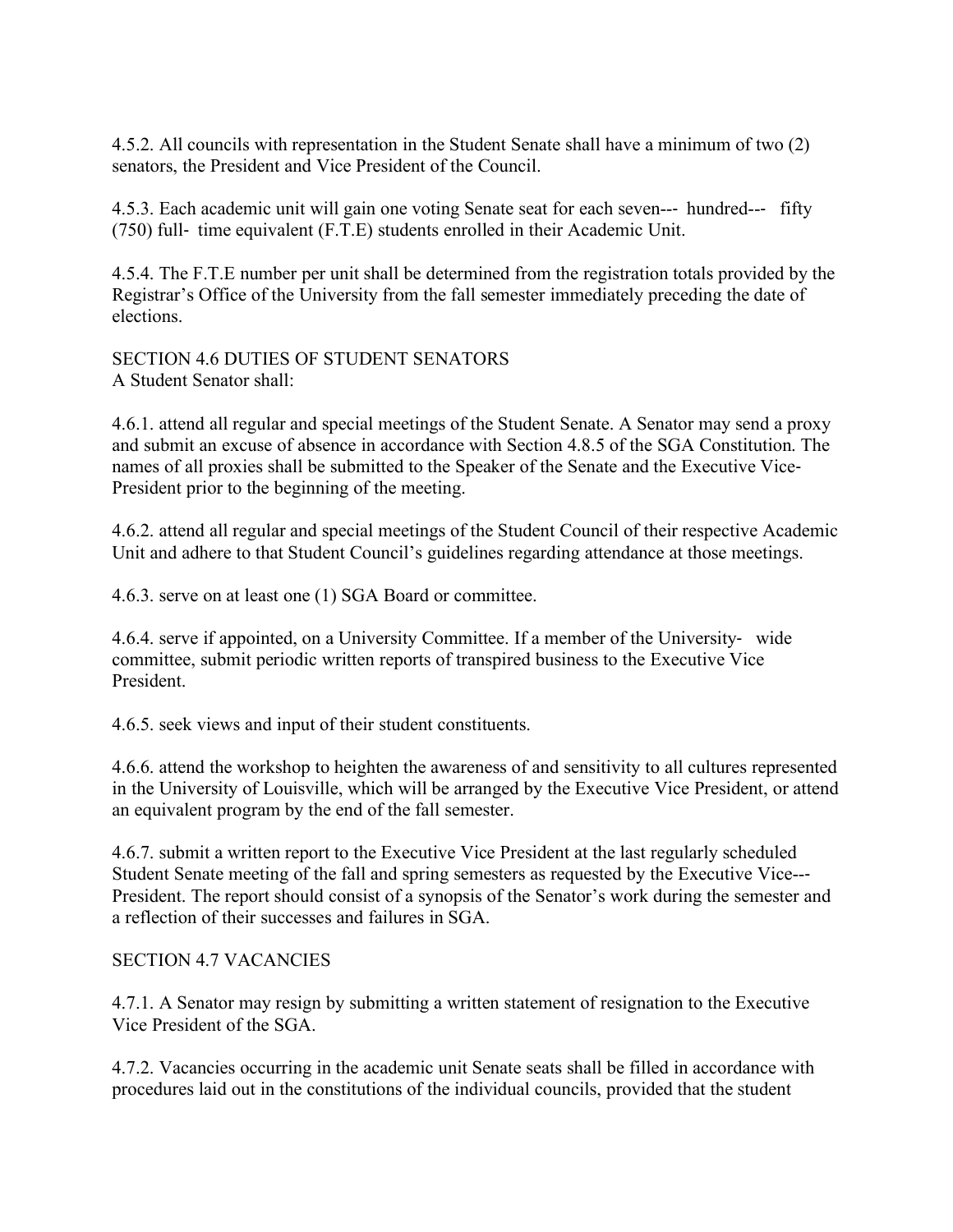elected meets the eligibility requirements of an academic unit representative. The Student Councils must fill all vacancies occurring during the summer at the beginning of the fall semester. The vacancies left by the General SGA Election must be filled by the commencement of the fall semester. Vacancies not filled by Student Councils after two (2) regular meetings of the Student Senate (excluding summer) shall be filled through an election by the Student Senate under the same procedures required of a Student Council.

4.7.3. Vacancies occurring in the positions of Student Council Presidents and Vice Presidents shall be filled according to procedures established by the respective Student Councils.

# SECTION 4.8 MEETINGS AND PROCEDURES

4.8.1. Regular meetings of the Senate shall be held at least once every month during the fall and spring semesters. Regular meetings during the summer semester and months in which the fall and spring semesters do not fully encompass shall be left at the discretion of the Student Senate.

4.8.2. Special meetings of the Senate shall be called in accordance with Section 2.5.2 of the SGA Constitution.

4.8.3. No business shall be transacted at a special meeting of the Student Senate unless a majority of voting members are present.

4.8.4. A majority of the voting members of the Senate shall constitute a quorum.

4.8.5. If a Senator is unable to attend a particular meeting, he or she shall submit a letter of explanation to be approved by the Executive Vice President before the meeting is called to order.

4.8.6. If a Senator must leave a meeting early, a proxy cannot assume his or her voting privileges. Likewise, should a Senator properly designate a proxy, the Senator, may not resume the voting privileges once a proxy has privileges at the beginning of the meeting.

4.8.7. No person shall have more than one (1) vote on each motion on the floor.

# SECTION 4.9 POWERS AND DUTIES

4.9.1. The Student Senate shall determine its rules and procedures in accordance with this **Constitution** 

4.9.2. The Student Senate shall have the responsibility for chartering student organizations that it deems have fulfilled the requirements for recognition established by it through the Student Organizations Board. The Student Senate may, after due consideration, and the recommendations from the Student Organizations Advisory Board, revoke the charter of an organization or place it on suspension for a period not exceeding one (1) year.

4.9.3. The Student Senate shall have the power to approve or disapprove all allocations of SGA monies. Its budgetary responsibilities shall include: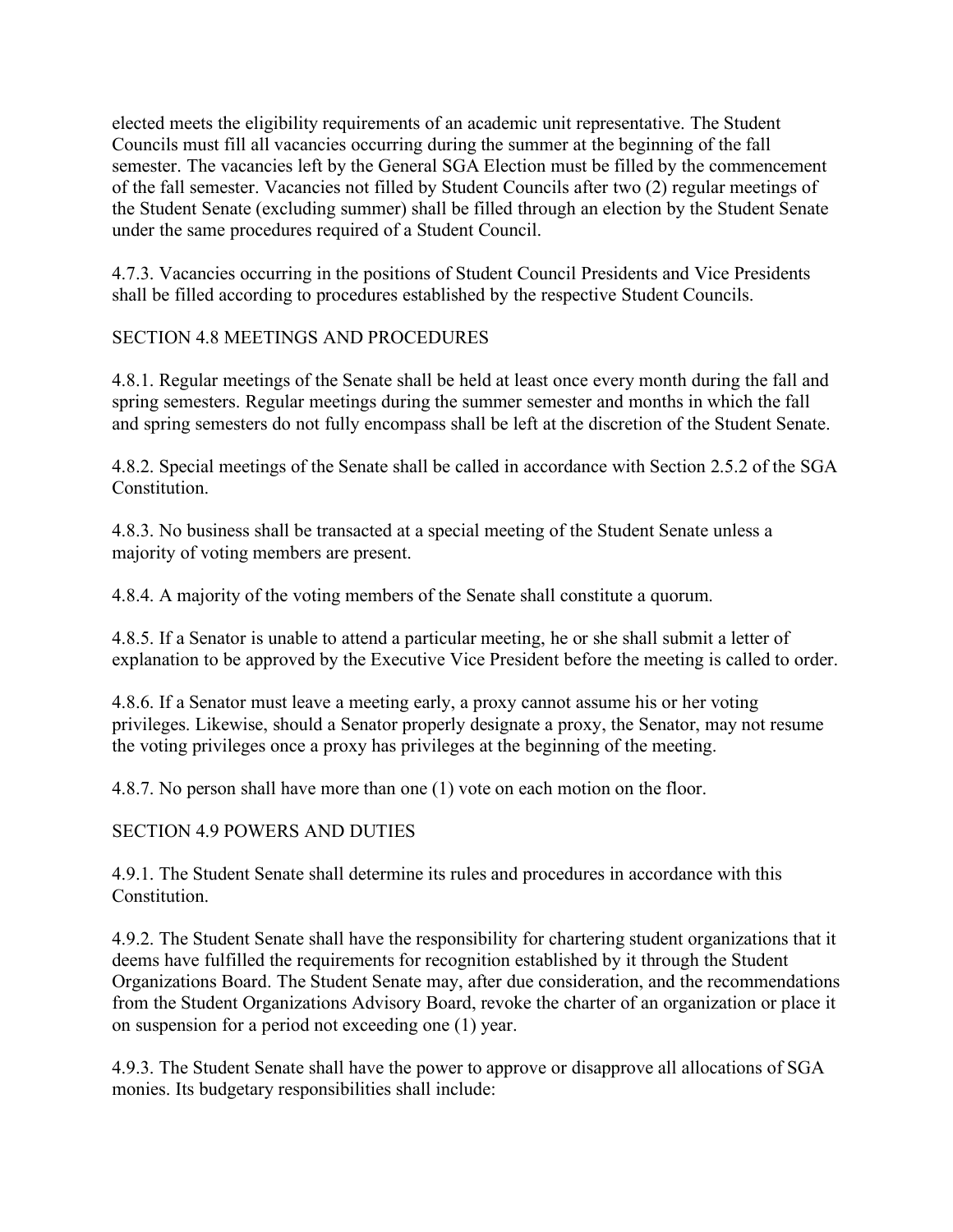(a) to establish and determine guidelines, regulations, rules, and procedures for the administration and preparation of the budget of the SGA.

(b) to establish procedures for overseeing the SGA budgetary process.

(c) to approve all requests or recommendations concerning SGA funding before they may be sent to the University Administration.

4.9.4. The Student Senate shall only appropriate money for programs, funds, and spending categories authorized by previous Senate Legislation which sets out guidelines, regulations, rules and procedures for its expenditure.

4.9.5 The Student Senate shall recommend for approval or disapproval all allocations of monies by incidental fees paid by students.

4.9.6. The Student Senate may establish and amend the By- Laws in accordance with Article IX of the SGA Constitution.

4.9.7. The Student Senate may establish and amend the Constitution in accordance with Article VIII of the SGA Constitution.

4.9.8. The Student Senate shall have authority to reverse any action taken by administrative officer or officers of the SGA by a two- thirds (2/3) vote. The Senate also shall have the power to direct an officer in the performance of his or her duties by majority vote.

4.9.9. The Student Senate shall determine its regular meeting time.

4.9.10. The Student Senate may vote to remove an Executive Cabinet Officer in accordance with Article IX of the SGA Constitution.

4.9.11. The approval of the Student Senate shall be required before any University- wide SGA Officer appoints any student to any position.

4.9.12. The Student Senate shall have no power to adopt By- Laws, other legislation, or motions inconsistent with this Constitution. All such actions are null and void.

4.9.13. The Student Senate shall, in addition, have that power necessary to perform all other duties given it elsewhere in this Constitution.

SECTION 4.10 SENATE LEADERSHIP

4.10.1 The Senate Speaker and Senate Parliamentarian shall be designated "Officers of the Senate." These individuals must be full members of the Student Senate.

4.10.2. The Senate Speaker shall be nominated by the Executive Board from the voting members of the Student Senate at least one (1) week prior to the SGA Banquet. He or she shall be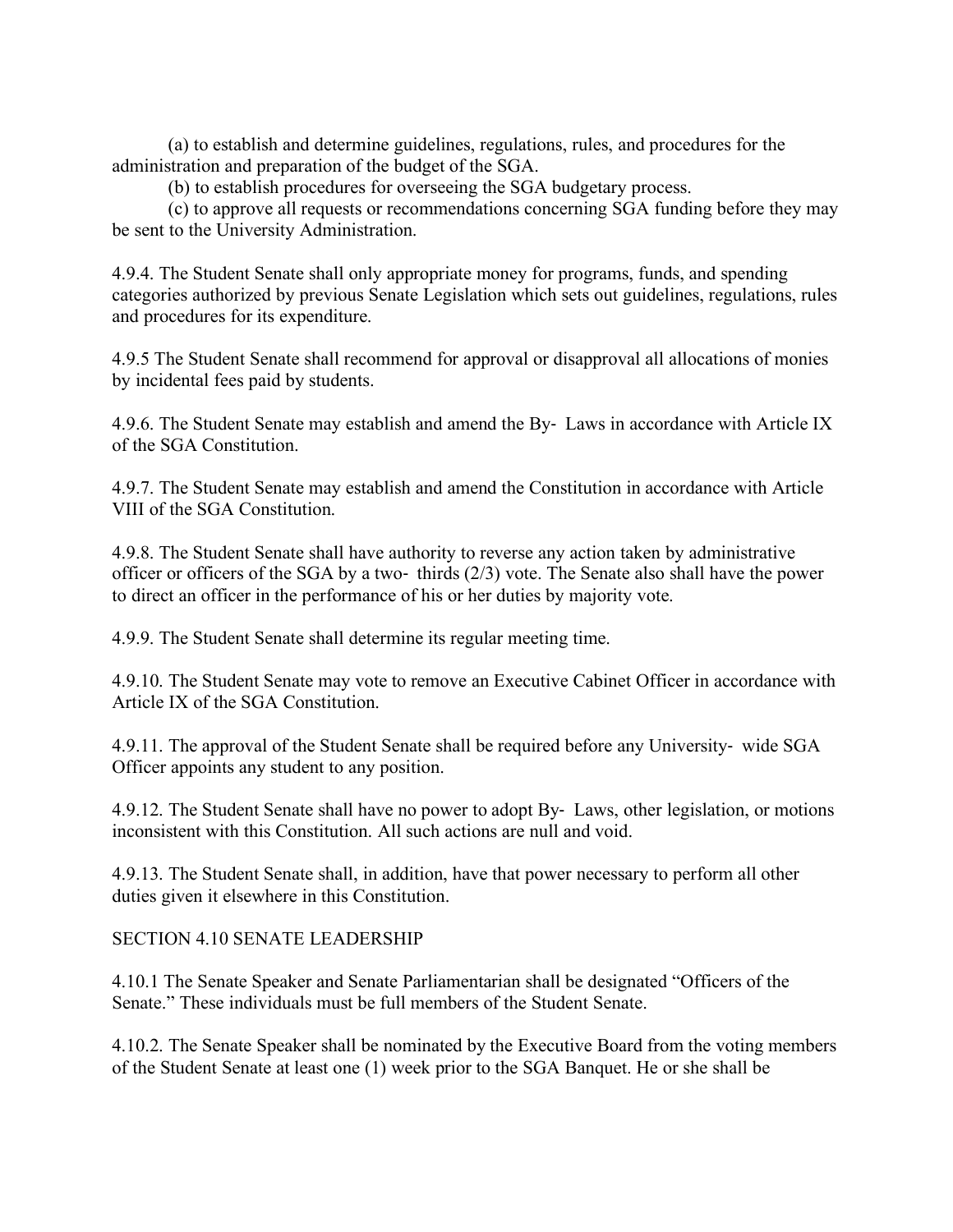confirmed by a majority vote of the senate at the SGA banquet or first official meeting of the Student Senate, whichever occurs first.

4.10.3. The Senate Speaker shall

(a) Have general management responsibilities of the Student Senate and preside over meetings.

(b) Draft the agenda in collaboration with the Executive Vice President and Parliamentarian for both regular and special Senate meetings.

(c) Serve as an ex- officio voting member of the Executive Board. In the event that the Speaker is unable to attend a meeting, the Senate Parliamentarian may be sent as a proxy.

(d) Be nominated by the newly- elected Senate Speaker and approved by a majority vote of the Student Senate at the SGA banquet or first official meeting of the Student Senate, whichever occurs first.

(e) Preside over a Senate meeting in the event that the Senate Speaker or the Executive Vice President is unable or chooses not to preside.

4.10.4. The Senate Parliamentarian shall:

(a) Work to ensure that the all meetings follow parliamentary procedure, and shall offer advice regarding such to the presiding officer.

(b) Conduct at least two workshops regarding resolution writing for Senators before the SGA retreat. This workshop shall include time for participants to discuss potential resolutions for the upcoming year.

(c) Coordinate a parliamentary procedure workshop for Senators at the SGA retreat.

(d) Be responsible for compiling and maintaining a permanent binder with a copy of all resolutions brought before the Student Senate, a record of the fate of these resolutions, and a copy of all Senate meeting minutes. This binder shall be organized chronologically by meeting, with divisions for each school year.

(e) be responsible for compiling and maintaining a permanent binder with records of the Student Councils and Senate Boards or Committees for public inspection. Such records should include but not be limited to the Student Council Constitutions and By- Laws.

(f) Preside over a Senate meeting in the event that the Senate Speaker or the Executive Vice President is unable or chooses not to preside.

## SECTION 4.11 LEGISLATIVE STAFF

4.11.1. The Senate Speaker may appoint a student as the Senate Clerk.

4.11.2. The Senate Clerk may not otherwise be an elected or appointed member of Student Government.

4.11.3. It shall be the duty of the Senate Clerk to record the minutes of every Senate meeting, assist in the creation and maintenance of Senate documents, and assist the Senate Officers in the execution of their duties.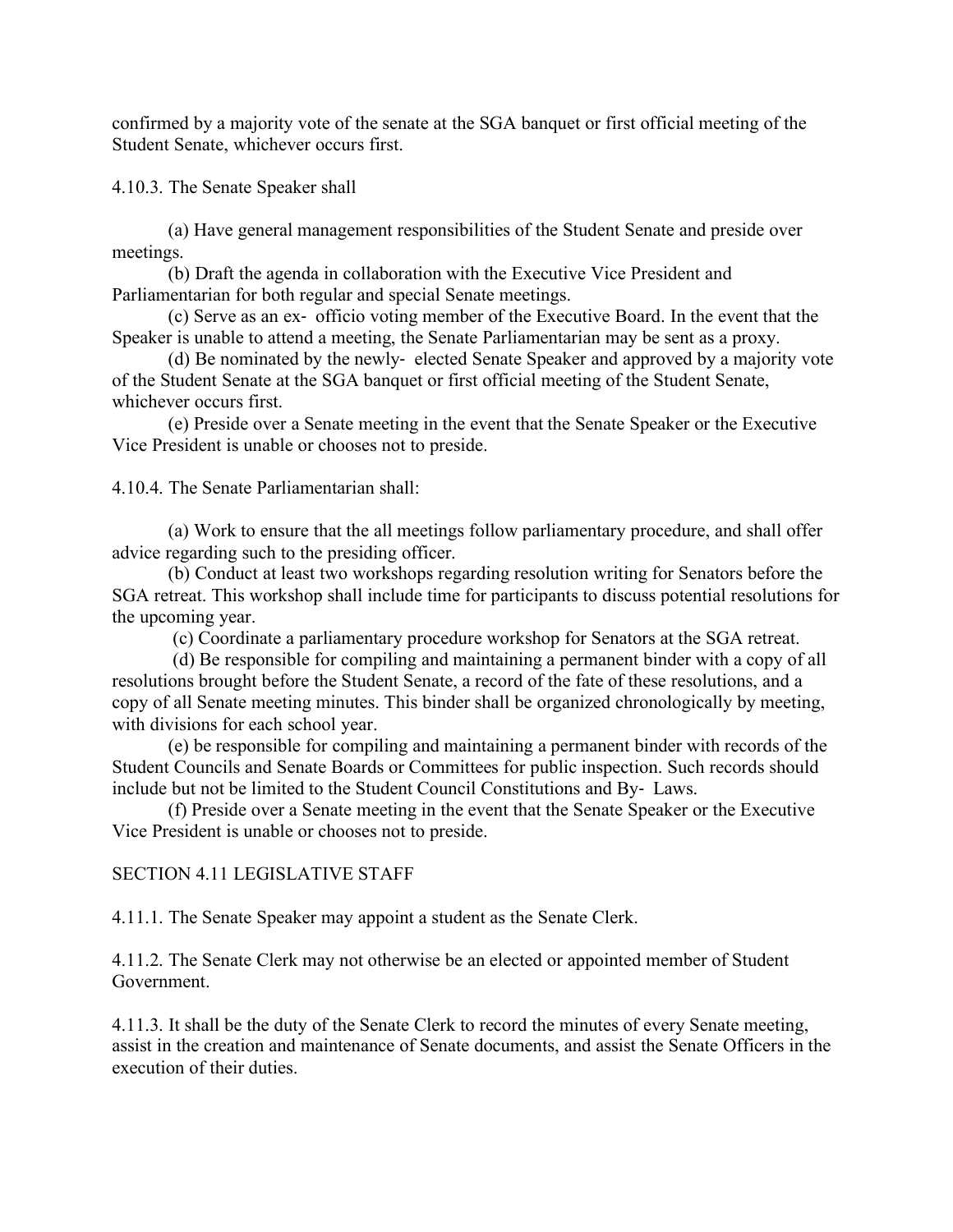4.11.4. Remuneration for the Senate Clerk shall be set by the Student Senate.

4.11.5. The Senate Clerk shall refrain from offering opinions or views during Senate meetings.

4.11.6. In the absence of a Senate Clerk, the Speaker and Executive Vice President shall designate another member of Student Government to maintain the meeting minutes.

ARTICLE V THE SUPREME COURT

SECTION 5.1 JUDICIAL POWERS

All judicial powers granted in this article shall be vested in the SGA Supreme Court.

SECTION 5.2 COMPOSITION

5.2.1. The court shall be composed of six (6) Associate Justices and one (1) Chief Justice.

5.2.2. There shall be no more than one (1) Associate Justice from each academic unit.

5.2.3. There must be at least one (1) justice from the Health Sciences Campus and one (1) justice from the School of Law.

## SECTION 5.3 APPOINTMENT

5.3.1. The Chief Justice shall notify the SGA President and the Student Senate upon any vacancy or expected vacancies due to graduation, internships, etc. on the Supreme Court. This notification shall take place within two weeks of when the Chief Justice becomes aware that such a vacancy does or will exist.

5.3.2. The SGA President shall submit nominees to fill such a vacancy within two (2) weeks of notification from the Chief Justice.

5.3.3. In the event that the SGA President chooses not to nominate a candidate, members of the Executive Board may submit and vote upon nominees themselves.

5.3.4. Each nominee will meet with or send a written statement to the Executive Board. If the Executive Board recommends approval of the nomination, the nomination, accompanied by a copy of the candidate's written statement, goes to the full Senate for a final confirmation vote. No nominee who is not approved by the Executive Board shall be considered in the full Senate. All nominations to the Supreme Court shall be made by a majority vote of the Student Senate.

5.3.5. Nominees to the Supreme Court shall take their seats when confirmed by the Senate.

SECTION 5.4 RESPONSIBILITIES OF THE SUPREME COURT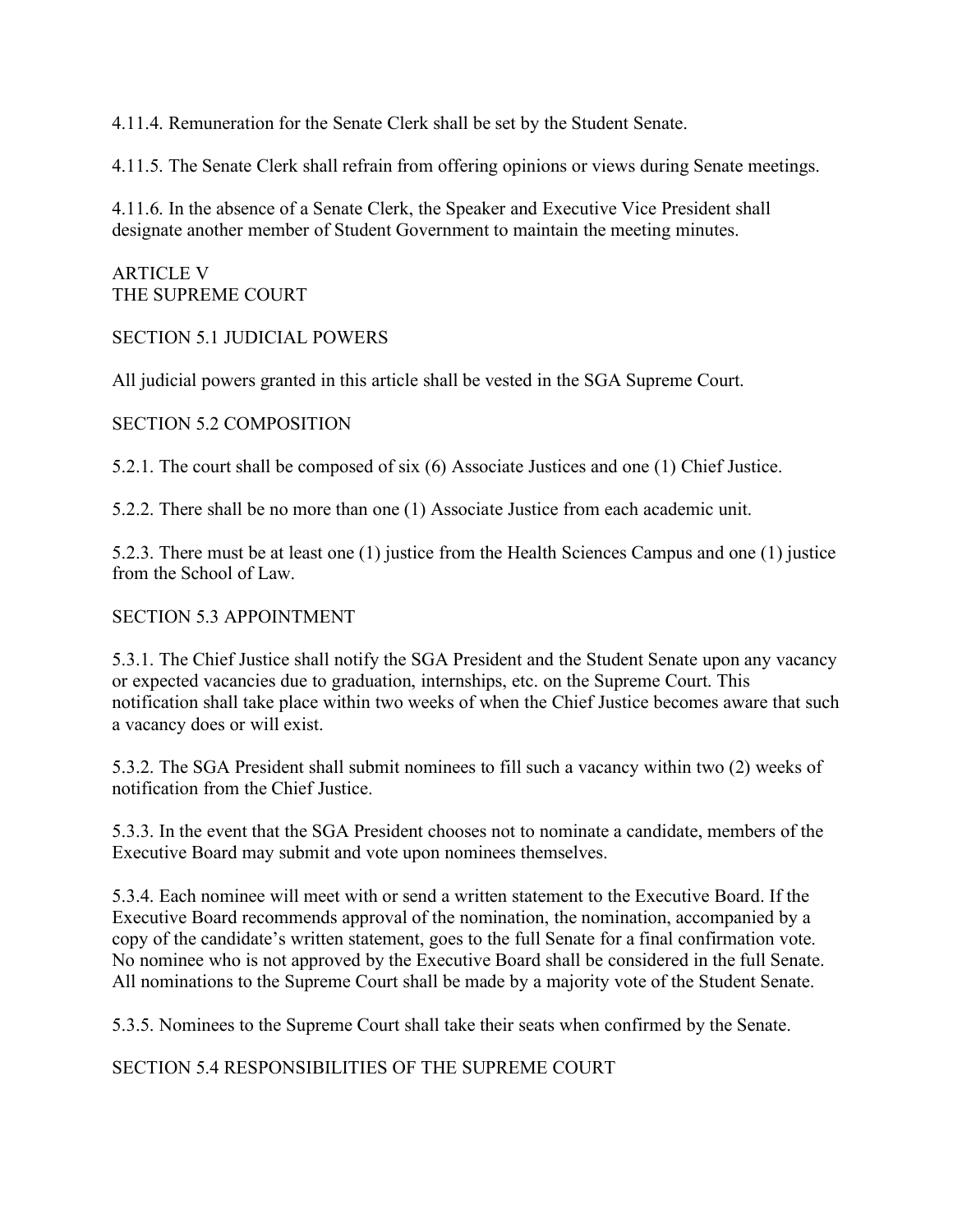The Supreme Court shall:

5.4.1. Draft rules for the General SGA Elections as set forth in the SGA By-Laws, subject to Senate approval as in 601.1 of the SGA By- Laws, prior to the last meeting of the Senate during the fall semester.

5.4.2. review executive and legislative actions to assess whether an action is in compliance with the constitution.

5.4.3. conduct a biannual review of council constitutions.

5.4.4. hear and decide any properly brought cases concerning the SGA Constitution or By-Laws, as set forth under Section 5.7 of the SGA Constitution when such cases have merit. A majority of the Court may determine that a case does not possess merit.

5.4.5. hear and decide any properly brought cases concerning any Recognized Student Organization's Constitutions or By- Laws when such cases have merit.

5.4.5. serve as an arbitrator in matters involving the Executive Branch and the Student Councils, when requested.

5.4.7. organize and attend events to promote the function of the Court as a judicial body and as the purveyor of the SGA General Election.

SECTION 5.5 DUTIES AND POWERS OF THE JUSTICES

5.5.1. The Chief Justice shall preside over all Supreme Court functions, and is responsible for assigning the writing of any opinion.

5.5.2. The Associate Justices are required to attend and fully participate in all meetings and functions of the Supreme Court.

5.5.3. If an Associate Justice is unable to attend a particular meeting, he or she shall submit a letter of explanation to be approved by the Chief Justice before the meeting is called to order.

5.5.4. The justices of the Supreme Court must meet at least once in any month in which a petition is before the Court.

5.5.5. The justices of the Court may establish rules and procedures that are consistent with the SGA Constitution and By- Laws.

5.5.6. No justice shall sit or otherwise participate in any action where their relationship to any party casts doubt upon their ability to consider the case in an unbiased manner. Any justice must recuse themselves from any case before the Supreme Court where their participation in the case is inappropriate due to any relationship with the party. In the event a justice fails to recuse themselves voluntarily, either party or any justice may move the Supreme Court to recuse said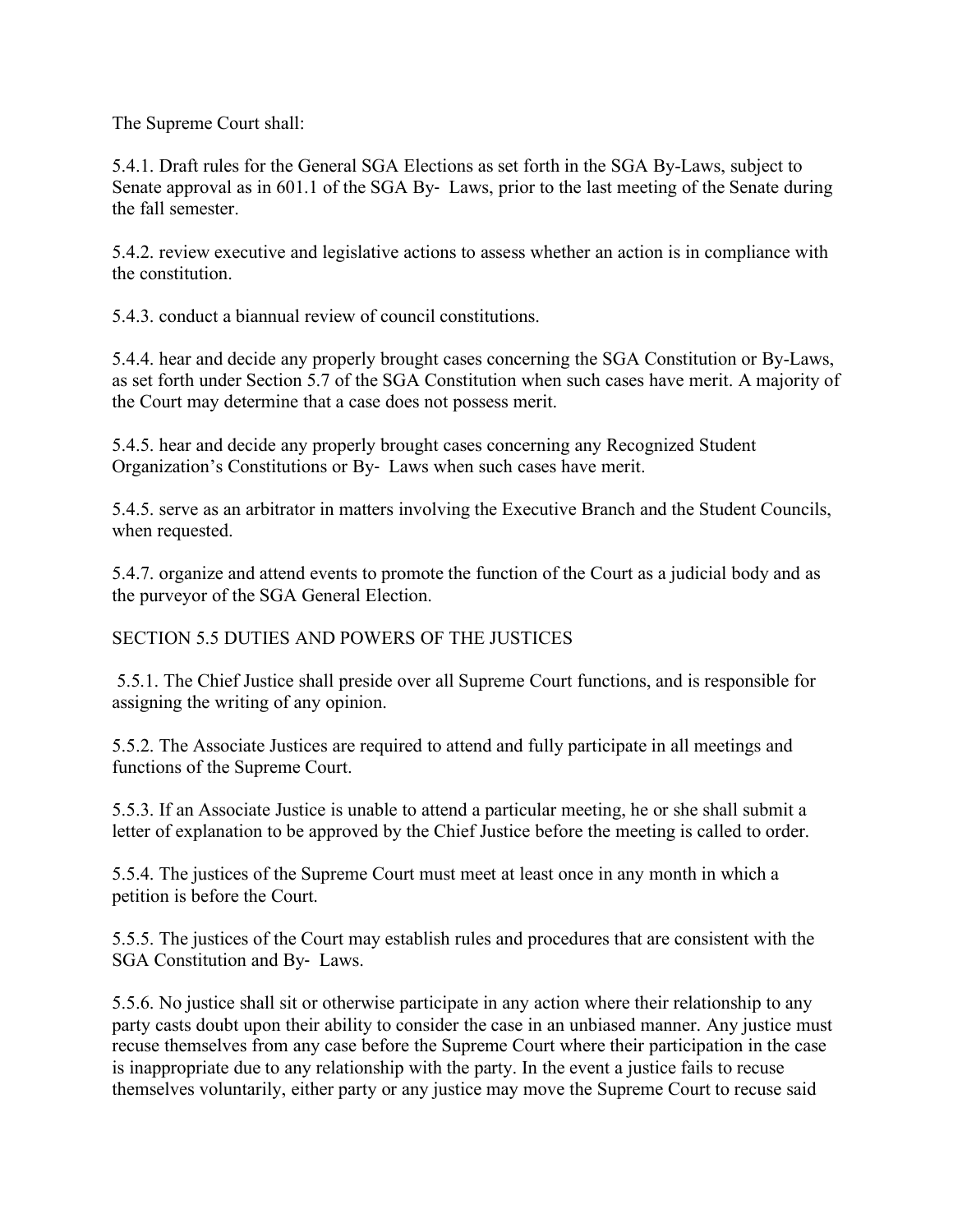justice involuntarily. Any motion for recusal must be made according to Section 5.7.4 of the SGA Constitution. Recusal shall be by a majority vote of the justices, and the reasons for recusal must be stated.

5.5.7. Should more than two (2) justices be recused from any given case, the Supreme Court shall notify the SGA President and the SGA Executive Board, who shall nominate Special Justices to sit in the place of the recused justices for that case only. Special Justices shall serve for that case only subject to confirmation by the Student Senate. Section 5.2.2 of the SGA Constitution shall not apply in cases where Special Justices are necessary.

5.5.8. The Supreme Court shall not sit or conduct any business in the absence of more than two (2) justices, including empty seats.

## SECTION 5.6 TERM OF OFFICE

5.6.1. The Chief Justice and Associate Justices will serve for life terms, so long as they meet the requirements for office as outlined in Section 5.6.2 of the SGA Constitution, and desire to remain a Justice.

5.6.2. The Chief Justice and all Associate Justices must be at least a half (1/2) time student (with all hours being taken for academic credit) and in satisfactory academic standing at the University of Louisville. These requirements are to be in accordance with the regulations of the candidate's academic unit as determined by the Office of the Registrar. Classes being taken as "audit" and classes from which the candidate has withdrawn will not count toward a half (1/2) time status.

5.6.3. At any time that a justice of the Supreme Court loses good standing as a student at the University of Louisville, that justice must inform the SGA President and Executive Vice President, and tender their resignation from the Court.

5.6.4. At any time that a justice does not comply with Section 5.6.2 of the SGA Constitution or is otherwise in dereliction of duties or guilty of malfeasance in office, including excessive absenteeism, the remaining justices may, by a vote of two- thirds (2/3) of the Court's membership, remove said justice from office. If the remaining justices fail to remove said justice, any two (2) justices of the Supreme Court, the Chief Justice, or any senator may transmit to the SGA President and Senate Speaker a letter stating accurately and completely the circumstances that warrant the removal of said justice. The SGA President and Senate Speaker shall then transmit said letter to the Student Senate, which may remove said justice by a two- thirds (2/3) vote which must be publicly conducted.

5.6.5. At any time that a justice of the Supreme Court changes academic units, that justice must inform the SGA President and Executive Vice President, and tender their resignation from the Court. This justice may be re-nominated to the Supreme Court so long as their nomination does not conflict with Sections 6.2.2 and 6.2.3 of the SGA Constitution.

5.6.6. No justice of the Supreme Court may hold any elected or appointed office in SGA or on a University- wide committee, except for those pertaining to their official capacity as a justice of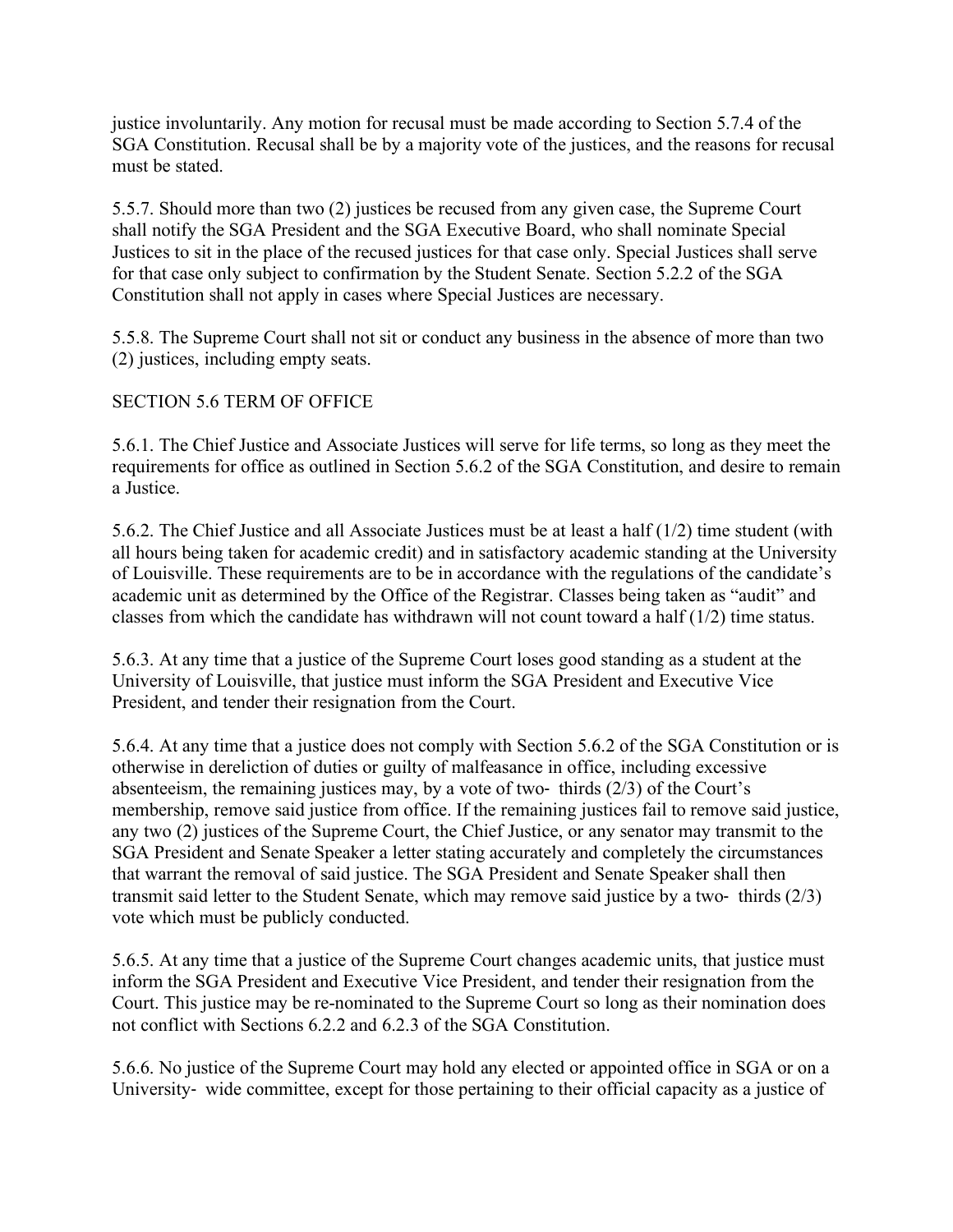the Supreme Court, for a period of one (1) year after he or she steps down from the Court. Any current or former justice whom violates this rule shall be declared ineligible to ever seek or hold any SGA office; a current justice shall be removed from his or her position immediately, and the vacancy filled per Section 6.3.

5.6.7. No justice of the Supreme Court may advocate the election or defeat of any SGA office, including any candidate for the Student Senate. Additionally, no justice may provide information regarding the interpretation of election rules to one candidate or group thereof without taking equal action to notify all candidates. Any violation of this rule is grounds for removal from the Supreme Court by any means under this article and must also result in said justice being ineligible to ever seek or hold any elected or appointed office in SGA or on a University- wide committee.

5.6.8. No justice of the Supreme Court may have any ex parte contacts with any party to a case pending before the Supreme Court. Any justice who discusses any case with any party to that case outside the normal procedures of the Supreme Court and without the other parties notified of that proceeding and given opportunity to be present and heard may be subject to either recusal or removal from office through any means authorized in this article.

## SECTION 5.7 CASES BROUGHT BEFORE THE SUPREME COURT

5.7.1. Any student, Recognized Student Organization, or Council at the University of Louisville may bring an action before the SGA Supreme Court. Any student, Recognized Student Organization, SGA officer or SGA entity may be named as the respondent in any petition brought before the Supreme Court.

5.7.2. A student may initiate an action by submitting a petition to the Chief Justice of the Supreme Court through the guidelines set forth in Section 5.7.4 of the SGA Constitution.

5.7.3. All cases brought before the Court shall be valid and meritorious. The Court reserves the right to refuse to hear a case deemed frivolous. If a case is deemed frivolous or without merit, the Court shall issue an opinion justifying such an action, which is to include rationale for making the decision.

5.7.4 To be acted on by the Supreme Court, any petition, counterclaim, cross claim, impleader or motion for recusal must:

- (a) clearly and accurately state the petitioner or petitioners' name or names;
- (b) clearly and accurately state the respondent or respondents' name or names;

(c) clearly and accurately state the action or actions that are disputed by the petitioner or petitioners, including the time, place and manner of said action or actions, to the best of the petitioners' knowledge;

(d) clearly and accurately state the specific provision or provisions of the SGA Constitution, By- Laws, or Election Rules the petitioner alleges are violated by the disputed action;

(e) clearly and accurately set forth the relief sought by the petitioner or petitioners;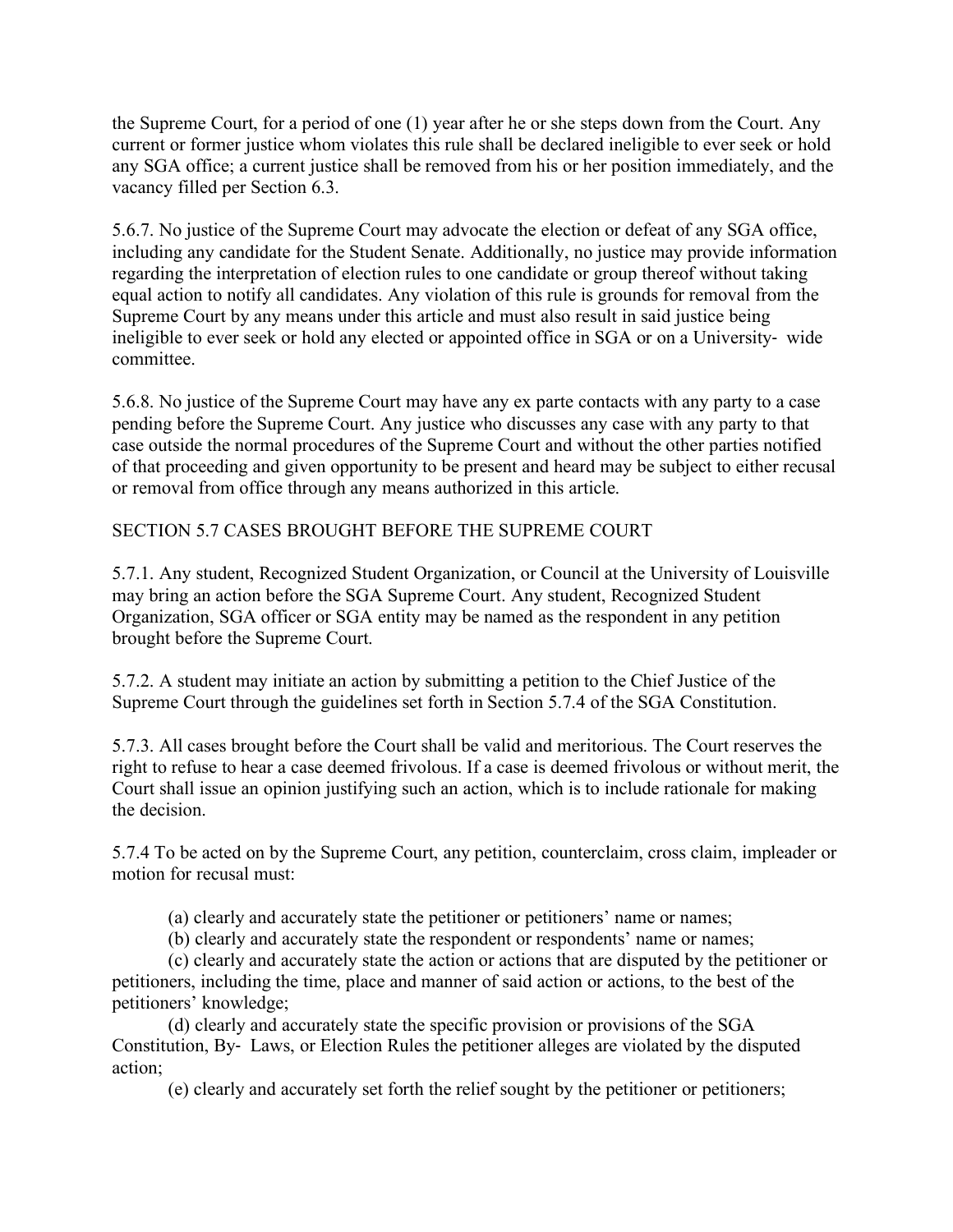(f) include, at the end of the petition, the following words: "I hereby represent to the Supreme Court of the Student Government Association my belief in good faith that to the best of my knowledge the allegations contained herein are true";

(g) bear the physical or digital signature of each petitioner underneath the representation in Section 6.7.4(f) of the SGA Constitution.

5.7.5 All respondents have the right to be served with a copy of the petition filed against them; to respond to said complaint with a written answer for consideration by the Supreme Court; and to appear before the Supreme Court and be heard.

5.7.6. The court shall service a copy of the petition to all respondents, or engage in a good faith effort to personally serve all respondents and any other relevant parties to the petition. The Supreme Court may order all parties to appear before it no less than fourteen (14) days from the time of service for a pretrial conference. The Supreme Court must allow at least forty-eight (48) hours must be allotted for responses, unless the respondent voluntarily waives the forty-eight (48) hour response time. Any party failing to respond within the allotted time is subject to summary judgment against them.

5.7.8. Upon conclusion of any case before it, the Supreme Court will issue an official written opinion explaining its ruling and any relief granted within two weeks of hearing the case. A copy of this opinion will be transmitted to each party to the action and to the SGA President, Executive Vice President and the Student Senate. An unofficial oral opinion may be given at the time of the hearing.

5.7.9. A compilation of all decisions of the Supreme Court shall be kept in the SGA office and online and made available to all students.

5.7.10. Prior Supreme Court decisions shall be treated as legal precedent under the SGA Constitution and By-Laws. This precedent shall be binding but may be overturned upon receipt of a petition to reconsider the same ruling, or changes made to the Constitution or By-Laws.

5.7.11. All actions must be brought before the Supreme Court within one year of the action, transaction or occurrence giving rise to the petition.

# SECTION 5.8 JUDICIAL STAFF

5.8.1. The Chief Justice may appoint a student as the Supreme Court Clerk.

5.8.2. The Supreme Court Clerk may not otherwise be an elected or appointed member of Student Government.

5.8.3. It shall be the duty of the Supreme Court Clerk to record the minutes of every Court meeting, maintain a binder containing all rulings of the Court and other important Court documents, and assist the justices in the execution of their duties.

ARTICLE VI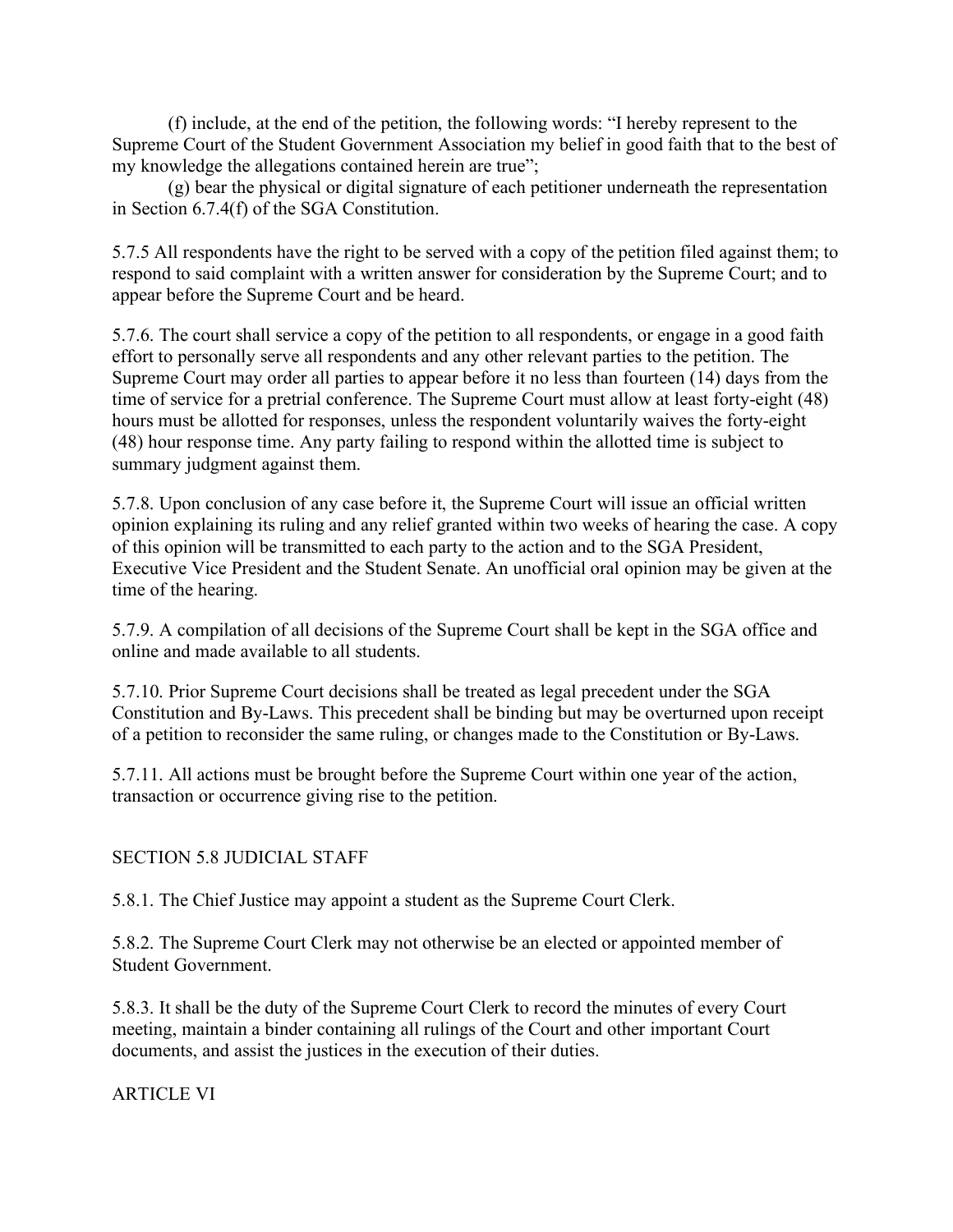#### THE STUDENT COUNCILS

#### SECTION 6.1 MEMBERSHIP

The academic units shall be represented in the Student Government Association by Student Councils, as defined by the Constitution and By- Laws. Members of the Student Councils shall be elected by the students registered in the respective academic units.

#### SECTION 6.2 JURISDICTION AND POWERS

The affairs of the individual units as governed by the respective Student Councils are reserved to the individual school and Student Council. The individual student council shall have the power over the student affairs of the respective academic unit except those otherwise reserved by the academic unit, the University Administration, and/or the Board of Trustees. The Student Councils have general legislative powers over matters pertaining to their meetings and over matters affecting the students of the academic units which they (the Councils) represent. The Councils have special responsibilities within their respective academic units concerning faculty relations, curricula, degree programs, and academic policies. Questions of jurisdiction between Student Councils shall be resolved by the Student Senate with final decision to be made by the chief student affairs officer of the University.

#### SECTION 6.3 CONSTITUTIONS

6.3.1. The Student Councils shall amend their constitutions through their own established procedures.

6.3.2. Unrecognized Student Councils shall become recognized as part of the SGA upon initial constitutional approval by the Student Senate.

6.3.3. Each Student Council shall have its constitution and by- laws on file with the Student Senate and the Supreme Court.

6.3.4. Revisions to a Student Council's constitution or by- laws must be submitted to the Student Senate for approval.

SECTION 6.4 WITHDRAWAL

Student Councils shall have the power to withdraw from the SGA by rescinding their ratification of this Constitution. After withdrawal, a Student Council ceases to be recognized as a Student Council and as part of the Student Senate and SGA. A Student Council that withdraws has no right to representation on the Student Senate and to SGA funding, but may obtain the status of a student organization through the Student Organizations Board. A Student Council that withdraws may become recognized again by ratifying this Constitution when the Student Senate reapproves the Student Council's Constitution.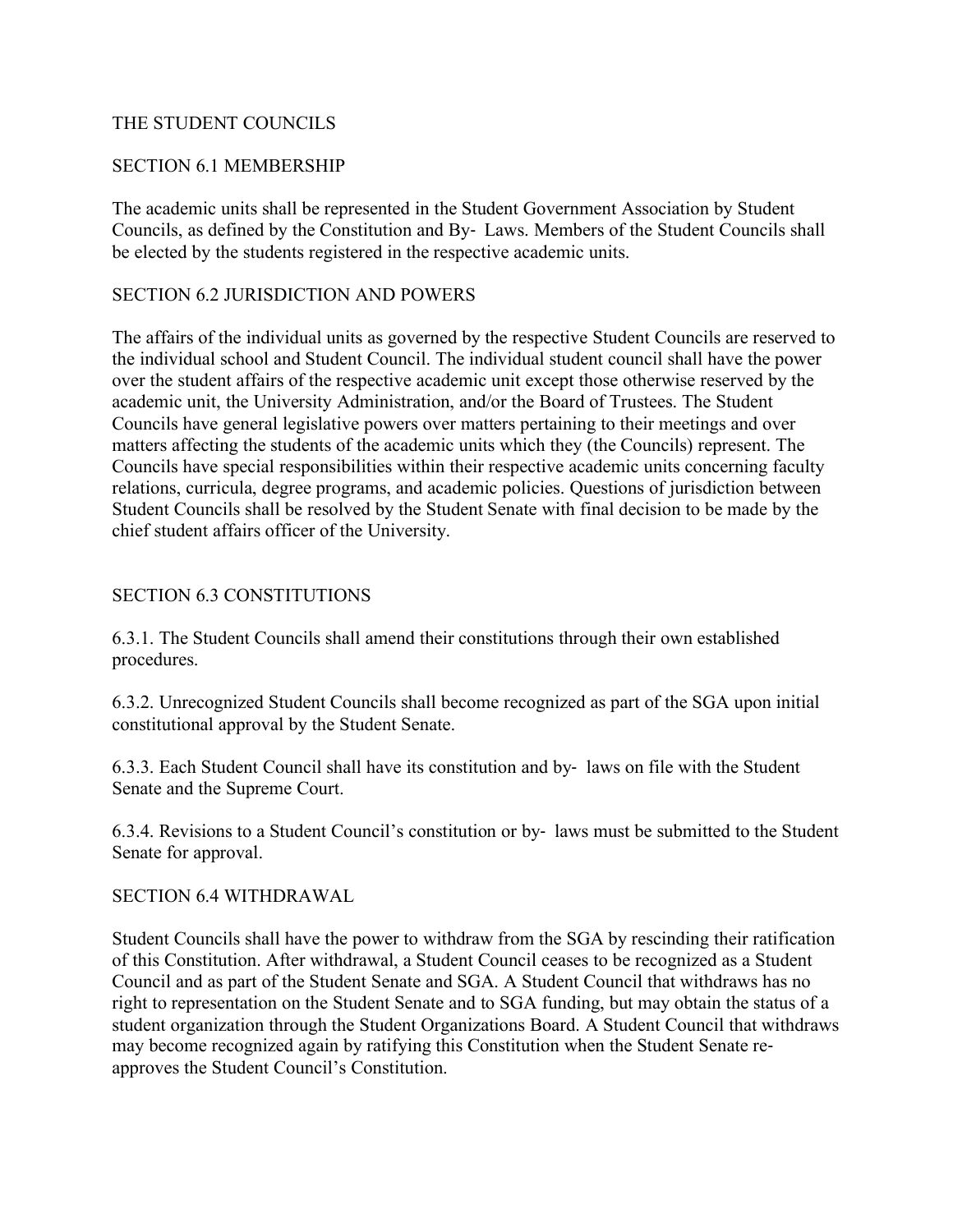#### SECTION 6.5 MEETINGS

The councils of each school are required to meet at least once a month in the Fall and Spring Semesters.

## ARTICLE VII THE STUDENT ACTIVITIES BOARD

#### SECTION 7.1 DECLARATION OF PURPOSE

7.1.1. The Student Activities Board (SAB) shall be the programming arm of the student body. Its purpose shall be to provide social, multicultural, recreational and educational activities which are sensitive to and serve the needs of the entire campus and surrounding community, with an emphasis on the student body. In the process of providing these activities, it shall be the goal of the SAB to provide an opportunity for members to develop life skills through their involvement in SAB.

7.1.2. The Student Activities Board shall also be tasked with helping the Executive, Legislative, and Judicial Branches to organize at least one event in the Fall term whose purpose is to increase awareness of SGA and allow students to voice their concerns to their representatives. The exact nature of these events and SAB's role in their execution shall be decided upon jointly by SAB and SGA, however no more than fifty percent (50%) of the cost shall be borne by SAB.

7.1.3. It shall also be the task of the Student Activities Board, in collaboration with the Legislative and Executive Branches of SGA, to develop a plan for the long- term funding of concerts sponsored by student government. The planning and hosting of these concerts shall be within the sole purview of SAB, and such funds as are available for these concerts shall be administered.

## SECTION 7.2 CONSTITUTION OF THE STUDENT ACTIVITIES BOARD

7.2.1. The Student Activities Board shall draft and pass its own Constitution and By- Laws. The SAB Constitution shall not be alterable by any means other than those set forth within that document, except in the event that the Supreme Court rules that a specific portion of that document is in violation of the SGA Constitution after hearing a properly brought case attesting that fact. Similarly, changes to the SAB By- Laws may only be made by those means set forth within the SAB Constitution, except in the event that the Supreme Court rules that a specific portion of that document is in violation of the SGA Constitution or the SGA By- Laws after hearing a properly brought case attesting that fact.

7.2.2 In the event that the Supreme Court makes such a ruling, those portions of the document shall be declared void.

7.2.3 After having been declared void, the following process shall commence: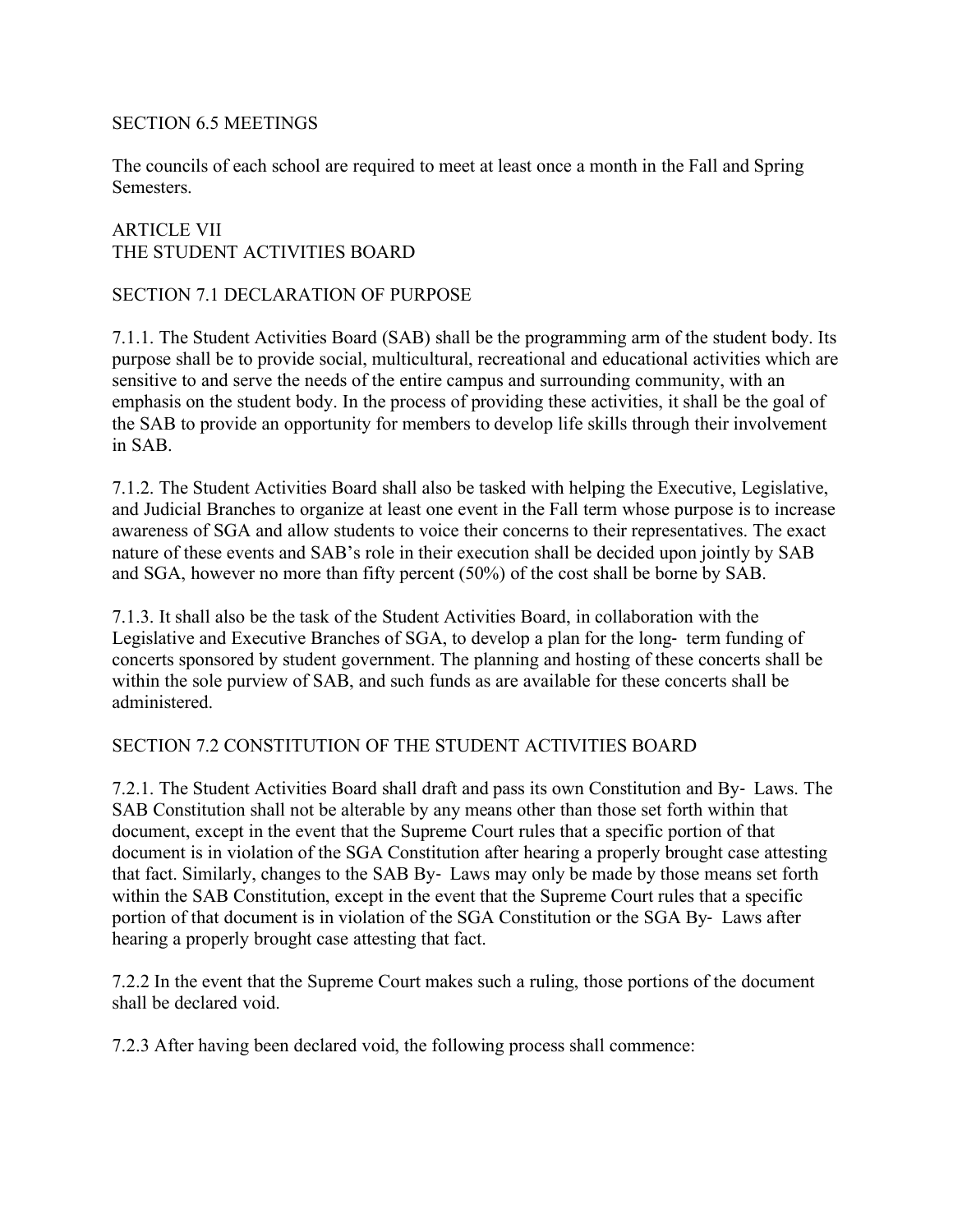(a) SAB shall have four (4) weeks from the time the ruling was made public to make changes to their Constitution and/or By-Laws so that they are no longer in violation of the SGA Constitution or the SGA Constitution and/or By- Laws respectively.

(b) If the changes are made within the allotted time, they must then be deemed to no longer be in violation by either a majority of the Supreme Court or a majority of Senators present at the next Senate meeting.

(c) If the changes are not made within the allotted time, or both the Court and Senate deem those portions to be still in violation, then changes to those portions may be made by the Senate.

(d) In such a case, the Senate shall be authorized to make changes to only those specific portions of the SAB Constitution and/or By- Laws as were deemed to be in violation by the Supreme Court. It shall take a two- thirds (2/3) majority of all Senators present to pass such changes, and "first reading" shall not be waived.

#### SECTION 7.3 PROGRAMMING BOARD

7.3.1. The Student Activities Board shall be governed by a body known as the Programming Board.

7.3.2. The composition of the Programming Board shall be determined by the SAB Constitution, but shall not consist of less than 7 members of SAB, one undergraduate member of the Student Senate, one graduate or professional member of the Student Senate, and the SGA President.

7.3.3. All members of the Programming Board shall have one vote, and rules for proxies shall be determined by the Student Activities Board.

7.3.4. The Student Activities Center Staff, Red Barn Alumni Association representative, representatives from the Student Activities Center Advisory Board, and SAB advisor(s) are exofficio, non- voting members.

7.3.5. The two appointees from the Student Senate shall be nominated by the Senate Speaker and confirmed by a majority vote of Senators present.

7.3.6. The SGA President shall be responsible for appointing the Executive Branch's representative, subject to confirmation by a majority vote of the Student Senate.

7.3.7. These nominations shall be made at the SGA banquet.

7.3.8. It shall be the duty of these appointed members to regularly report to their respective branches of government and serve as a liaison between SAB and those branches.

7.3.9. Either of the two Senate appointees may be removed from office by a majority vote of the Student Senate, at which point the vacancy shall be filled according the guidelines set forth in 7.3.4- 5.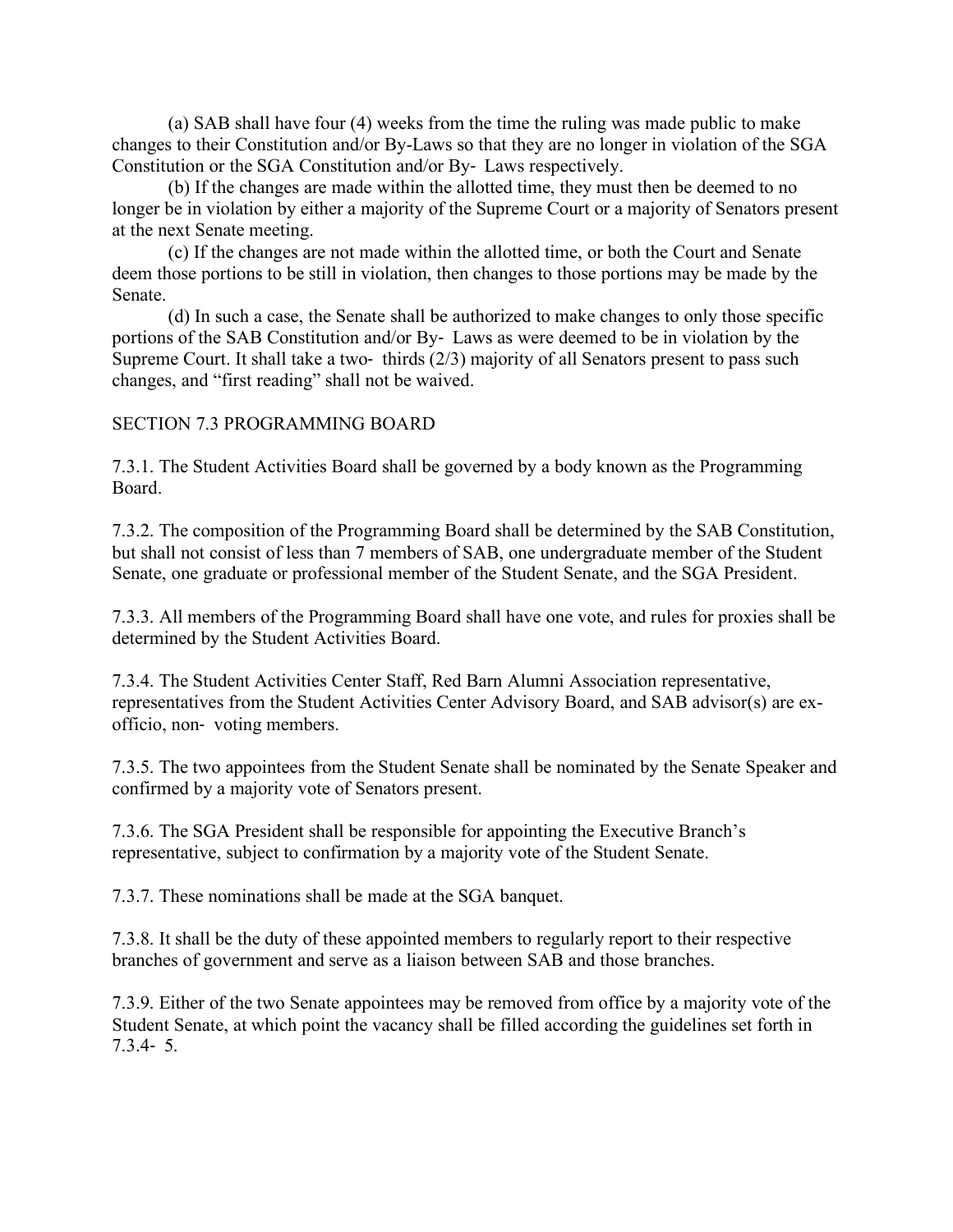7.3.10. The governance of SAB shall be the sole purview of the Programming Board, and no SGA individual or entity shall be appointed to govern the Programming Board except as provided for in the SAB Constitution.

7.3.11. At least one member of SAB who sits on the Programming Board shall be at each regularly scheduled Student Senate meeting, and shall be available for questions regarding events that SAB has recently hosted or is preparing to host.

SECTION 7.4 BUDGET OF THE STUDENT ACTIVITIES BOARD

7.4.1. The Student Activities Board shall prepare a budget which must be approved by the Student Senate Appropriations Committee and the Student Senate during the budget setting process.

7.4.2. The SAB budget may not be decreased by more than five (5) percent per fiscal year, except in such a case where the Programming Board passes the cuts with a two- thirds (2/3) majority.

7.4.3. The SAB budget for a given fiscal year may not be decreased after it has been approved by the Student Senate except by a two- thirds (2/3) majority of the Programming Board or a threefourths (3/4) majority of the Student Senate. No non- SAB member of SGA may remove money from their budget without such approval.

## SECTION 7.5 MEMBERSHIP

7.5.1. All members of the Student Activities Board shall be selected according to guidelines set forth in the SAB Constitution and below.

7.5.2. Membership in SAB must be open to all students of the University of Louisville who are enrolled at least half- time according to the guidelines of their academic unit. Membership may be extended to students who are enrolled less than half- time if it is provided for within the SAB Constitution.

7.5.3. Membership shall not be denied a person based on race, color, creed, gender, religion, age, nationality, political affiliation, sexual/affectional orientation, military status, and physical, mental, or emotional disability.

7.5.4. The interview committee for the Executive Members of SAB, as defined by the SAB Constitution and By- Laws, shall consist of all persons appointed by SAB for that purpose, as well as one representative each from the Executive and Legislative Branches of SGA, and one additional graduate or professional student who is appointed by the Executive branch.

7.5.5. If the interviews occur after election results have been certified, the Executive Branch's representatives shall be appointed by the SGA President- elect. Otherwise, the representatives shall be appointed by the current SGA President.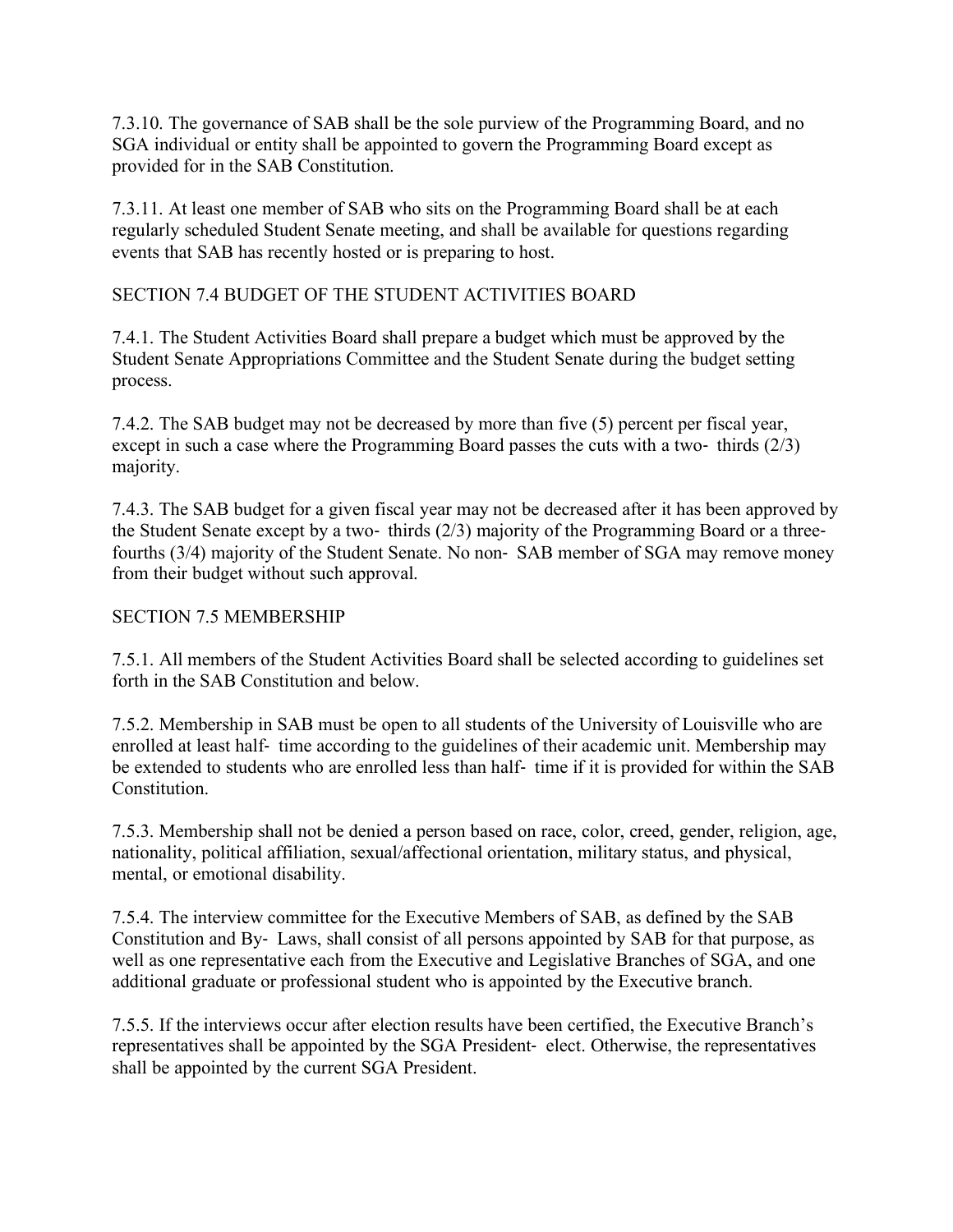7.5.6. The current Senate Speaker shall appoint the representative from the Legislative Branch.

# ARTICLE VIII ENGAGE LEAD SERVE BOARD

## SECTION 8.1 DECLARATION OF PURPOSE

8.1.1. The Engage Lead Serve Board (ELSB) shall be the service, philanthropic and volunteering arm of the student body. Its purpose shall be to provide structured experiential and developmental opportunities that encourage community engagement, model good leadership, and allow active service for the student body. The ELSB shall promote collaboration between organizations, with a focus on areas that encourage philanthropy, service, leadership development, and civic engagement.

8.1.2. The Engage Lead Serve Board shall be tasked with helping the Executive, Legislative, and Judicial Branches to organize at least one event in the Fall term whose purpose is to increase awareness of SGA and allow students to voice concerns to their representatives. The exact nature of these events and ELSB's role in their execution shall be decided upon jointly by ELSB, SAB, and SGA.

8.1.3. ELSB shall be charged with helping plan any social justice and advocacy event hosted by Student Government. They will be responsible for helping the Executive, Legislative, and Judicial Branches plan state legislative advocacy sessions, forums with faculty, the rally for higher education, and any other social justice event.

## SECTION 8.2 CONSTITUTION OF THE ENGAGE LEAD SERVE BOARD

8.2.1. The Engage Lead Serve Board shall draft and pass its own Constitution and By- Laws. The ELSB Constitution shall not be alterable by any means other than those set forth within that document, except in the event that the Supreme Court rules that a specific portion of that document is in violation of the SGA Constitution after hearing a properly brought case attesting that fact. Similarly, changes to the ELSB By- Laws may only be made by those means set forth within the ELSB Constitution, except in the event that the Supreme Court rules that a specific portion of that document is in violation of the SGA Constitution or the SGA By- Laws after hearing a properly brought case attesting that fact.

8.2.2. In the event that the Supreme Court makes such a ruling, those portions of the document shall be declared void.

8.2.3. After having been declared void, the following process shall commence:

(a) ELSB shall have four (4) weeks from the time the ruling was made public to make changes to their Constitution and/or By- Laws so that they are no longer in violation of the SGA Constitution or the SGA Constitution and/or By- Laws respectively.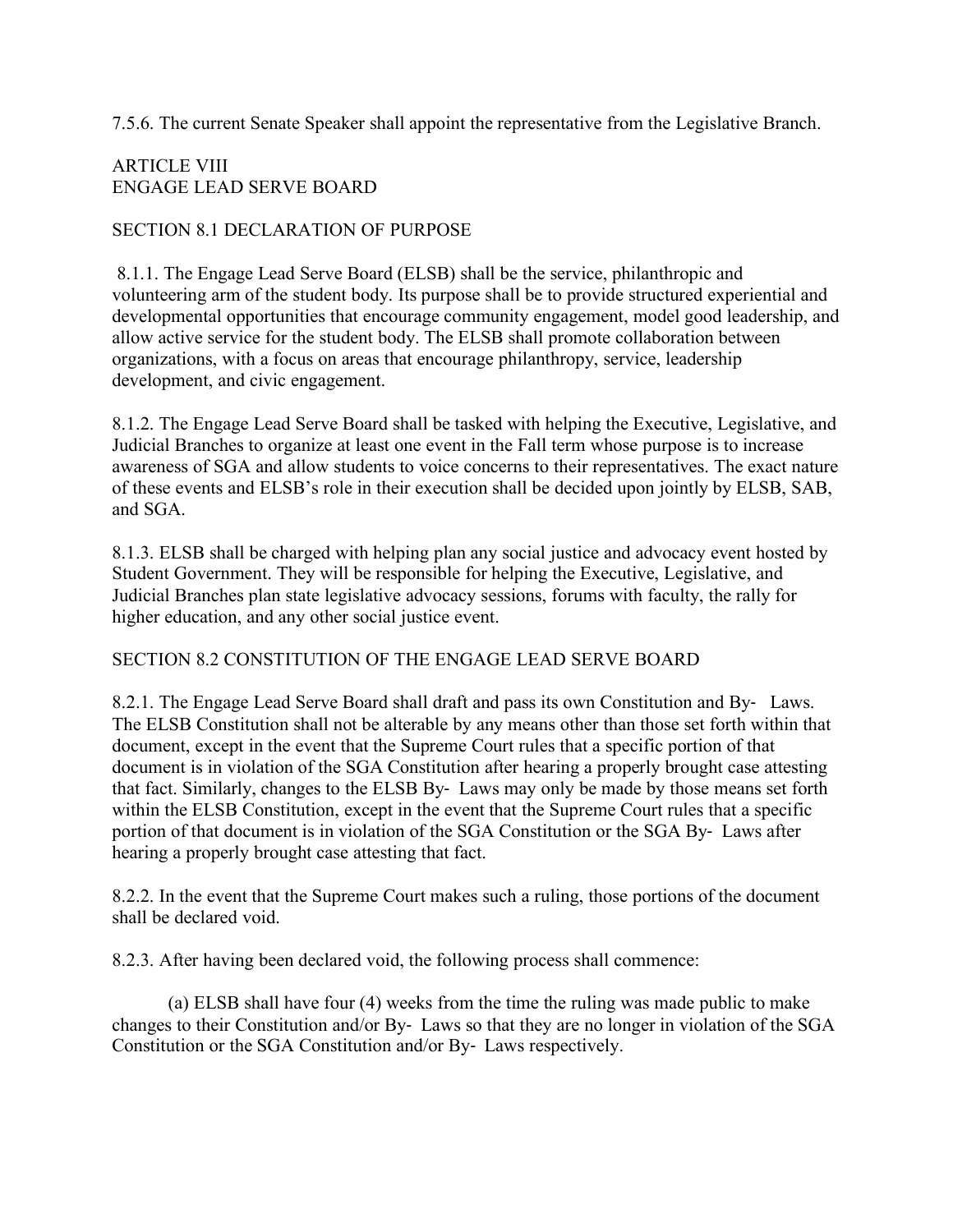(b) If the changes are made within the allotted time, they must then be deemed to no longer be in violation by either a majority of the Supreme Court or a majority of Senators present at the next Senate meeting.

(c) If the changes are not made within the allotted time, or both the Court and Senate deem those portions to be still in violation, then changes to those portions may be made by the Senate.

(d) In such a case, the Senate shall be authorized to make changes to only those specific portions of the ELSB Constitution and/or By- Laws as were deemed to be in violation by the Supreme Court. It shall take a two- thirds (2/3) majority of all Senators present to pass such changes, and "first reading" shall not be waived.

SECTION 8.3 BOARD OF DIRECTORS

8.3.1. The Engage Lead Serve Board shall be governed by a body known as the Board of **Directors** 

8.3.2. The composition of the Board of Directors shall be determined by the ELSB Constitution, but shall not consist of less than 3 members of ELSB, one member of the Student Senate, and one appointee of the Executive Branch.

8.3.3. All members of the Board of Directors shall have one vote, and the Engage Lead Serve Board shall determine rules for proxies.

8.3.4. The appointee from the Student Senate shall be nominated by the Senate Speaker and confirmed by a majority vote of Senators present.

8.3.5. The SGA President shall be responsible for appointing the Executive Branch's representative.

8.3.6. These nominations shall be made at the SGA banquet.

8.3.7. It shall be the duty of these appointed members to regularly report to their respective branches of government and serve as a liaison between ELSB and those branches.

8.3.8. Any of the two appointees may be removed from office by a majority vote of the Student Senate, at which point the vacancy shall be filled according the guidelines set forth in 8.3.5- 6.

8.3.9. The governance of ELSB shall be the sole purview of the Board of Directors, and no SGA individual or entity shall be appointed to govern the Board of Directors except as provided for in the ELSB Constitution.

8.3.10. One member of ELSB who sits on the Board of Directors shall be at each regularly scheduled Student Senate meeting, and shall be available for questioning regarding events that ELSB has recently hosted or is preparing to host.

SECTION 8.4 BUDGET OF THE ENGAGE LEAD SERVE BOARD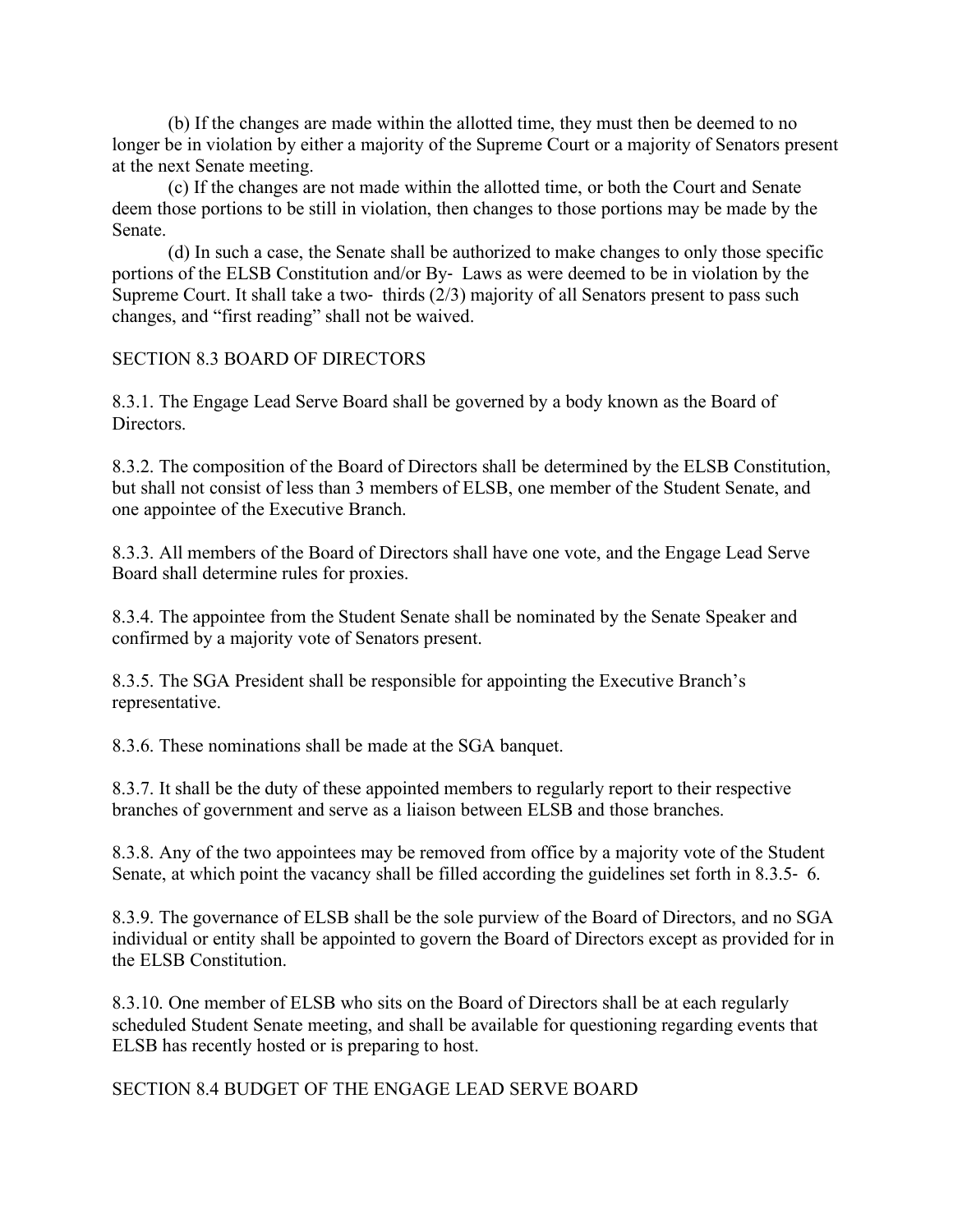8.4.1. The Engage Lead Serve Board shall prepare a budget for student service activities and resource needs, which must be approved by the Student Senate Appropriations Committee and the Student Senate during the budget setting process.

8.4.2. The ELSB budget may not be decreased by more than five (5) percent per fiscal year, except in such case where the Board of Directors passes the cuts with a two-thirds (2/3) majority.

8.4.3. The ELSB budget for a given fiscal year may not be decreased after it has been approved by the Student Senate except by a two- thirds (2/3) majority of the Board of Directors or a three- fourths (3/4) majority of the Student Senate. No non- ELSB member of SGA may remove money from their budget without such approval.

## SECTION 8.5 MEMBERSHIP

8.5.1. All members of the Engage Lead Serve Board shall be selected according to guidelines set forth in the ELSB constitution and below.

8.5.2. Membership in ELSB must be open to all students of the University of Louisville who are enrolled at least half- time according to the guidelines of their academic unit. Membership may be extended to students who are enrolled less than half- time if it is provided for within the ELSB Constitution.

8.5.3. Membership shall not be denied to a person based on race, color, creed, gender, religion, age, nationality, political affiliation, sexual/affectional orientation, military status, and physical, mental, or emotional disability.

8.5.4. The interview committee for the Executive Members of ELSB, as defined by the ELSB Constitution and By- Laws, shall consist of all persons appointed by ELSB for that purpose, as well as one representative each from the Executive and Legislative Branches of SGA.

8.5.5. If the interviews occur after election results have been certified, the Executive Branch's representative shall be appointed by the SGA President- elect. Otherwise, the representative shall be appointed by the current SGA President.

8.5.6. The representative from the Legislative Branch shall be appointed by the current Senate Speaker.

ARTICLE IX REMOVAL FROM OFFICE

## SECTION 9.1 OFFICERS SUBJECT TO REMOVAL

The following SGA Officers may be removed from office due to failure to carry out the required duties of the office and for failure to satisfy the requirements to hold office as delineated in this Constitution, for acting against the best interest of the student populace, or malfeasance: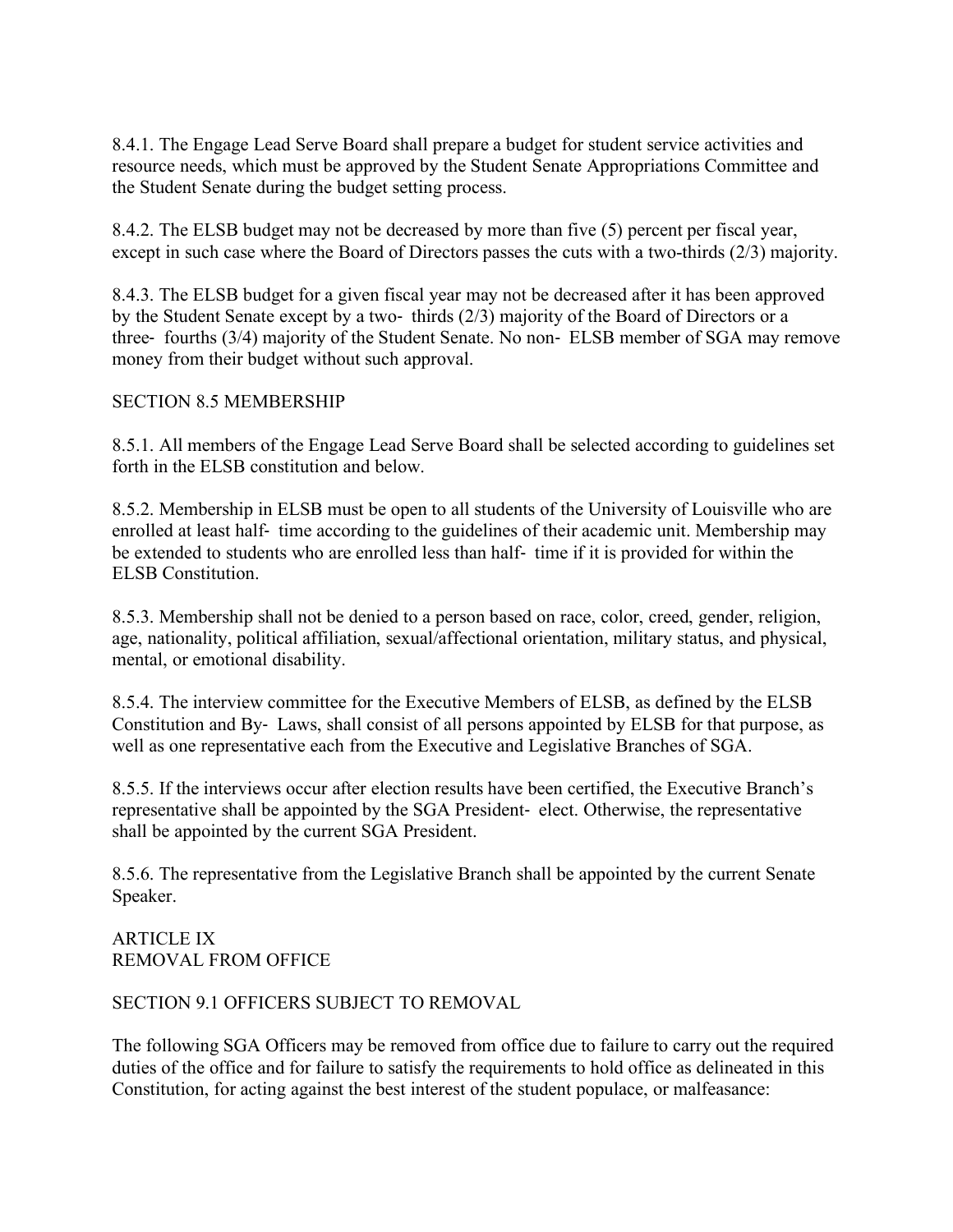- (a) The Executive Cabinet
- (b) Student Senators
- (c) Supreme Court Justices

#### SECTION 9.2 REMOVAL PROCEDURES

9.2.1. Any member of the SGA may submit a letter stating grounds necessitating removal to the chair of the Development Board. Upon receiving the letter, the chair of the Development Board must convene the Development Board within two (2) weeks to hold a hearing to determine whether probable cause exists to remove the Officer. The accused shall be notified at least 72 hours in advance of the Development Board meeting. If the Officer can not attend the meeting can he or she may submit a written testimony to the board. At the probable cause hearing, the Development Board shall hear testimony from witnesses, including but not limited to the member of the SGA that submitted the letter to the Development Board and from the accused.

9.2.2. If probable cause is not found to exist by the Development Board, then a petition requesting removal signed by ⅓ of the Student Senate may be submitted to the Senate Speaker. It shall be the duty of the Speaker to notify the SGA Officer accused of malfeasance and the Development Board Chair upon receipt of the aforementioned petition.

9.2.3. Upon a finding that probable cause exists or the receipt of a petition signed by one third (1/3) of the Student Senate by the Speaker, the chair of the Development Board will notify the Student Senate through electronic communication within twenty- four (24) hours from the adjournment of the probable cause hearing that grounds exist to remove the Executive Cabinet Officer.

9.2.4. Upon notification of removal, the Senate Speaker or chair of the Development Board shall call a special meeting of the Senate to determine whether removal of the Officer is warranted.

9.2.5. Removal proceedings shall be conducted in the following manner:

(a) a minimum of two- thirds of the Senate body shall constitute quorum for the removal proceedings.

(b) the vote on removal shall be held no sooner than one (1) week and no later than two (2) weeks after. A two- thirds majority of the members of the Senate shall be required to remove the officer

(c) during the removal proceeding, the Supreme Court Chief Justice or an associate justice selected by the Supreme Court shall chair the meeting, prepare the agenda, set guidelines for the meeting and maintain order under Robert's Rules of Order Newly Revised.

(d) the removal proceeding shall be conducted in a fair and impartial manner providing each party with the opportunity to speak before the Senate and call necessary witnesses according to the procedures prescribed by Robert's Rules of Order Newly Revised.

ARTICLE X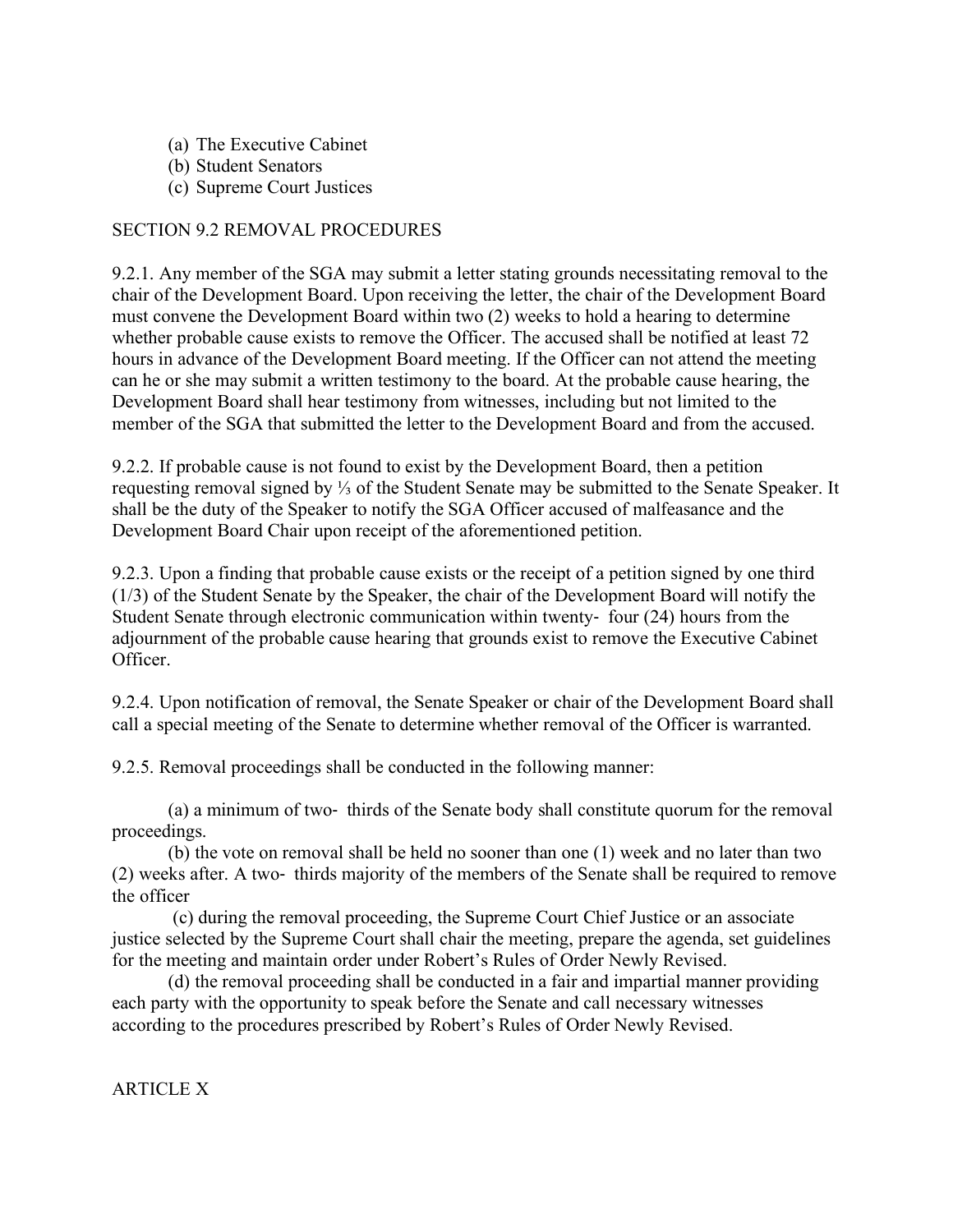#### ELECTIONS

#### SECTION 10.1 ELECTION OF EXECUTIVE CABINET POSITIONS

10.1.1. The SGA President and Vice Presidents shall be elected by a plurality vote of at least forty percent (40%) for the respective office in the Spring General Election of the SGA on a day or days set by the Student Senate. If a candidate fails to receive the sufficient percentage of votes, there shall be a run- off election in a time, date and manner set by the Supreme Court for that office between the two candidates receiving the most votes.

10.1.2 Each candidate for SGA President or Vice President must:

(a) comply with election rules and procedures.

(b) be at least a full time student (with all hours being taken for academic credit) and in satisfactory academic standing at the University of Louisville. These requirements are to be in accordance with the regulations of the candidate's academic unit as determined by the Office of the Registrar. Classes being taken as "audit" and classes from which the candidate has withdrawn will not count toward a full time status.

(c) have completed at least one semester at the University of Louisville.

10.1.3. The Supreme Court, as established by the Constitution and By- Laws of the SGA, shall be responsible for conducting SGA elections.

10.1.4. Any student who has not complied with any election sanction of the Supreme Court shall be ineligible to run for or hold office in the SGA.

10.1.5. Eligible students shall be allowed to run for only one (1) office in the SGA during any single election period.

#### SECTION 10.2 ELECTION OF ACADEMIC UNIT REPRESENTATIVES

10.2.1. Academic Unit Representatives shall be elected by the students of the academic unit they represent in accordance with the constitutions of the individual councils. Each candidate for academic unit representative must:

(a) comply with election rules and procedures.

(b) be at least a half time student (with all hours being taken for academic credit) and in satisfactory academic standing at the University of Louisville. These requirements are to be in accordance with the regulations of the candidate's academic unit as determined by the Office of the Registrar. Classes being taken as "audit" and classes from which the candidate has withdrawn will not count toward a half time status.

10.2.3. The Student Senate may authorize sophomores who are majoring in programs administered by academic units limited to juniors and seniors who anticipate being admitted to such academic units by the next following regular semester to become candidates for academic unit representative under such conditions and regulations as may be established by the Senate.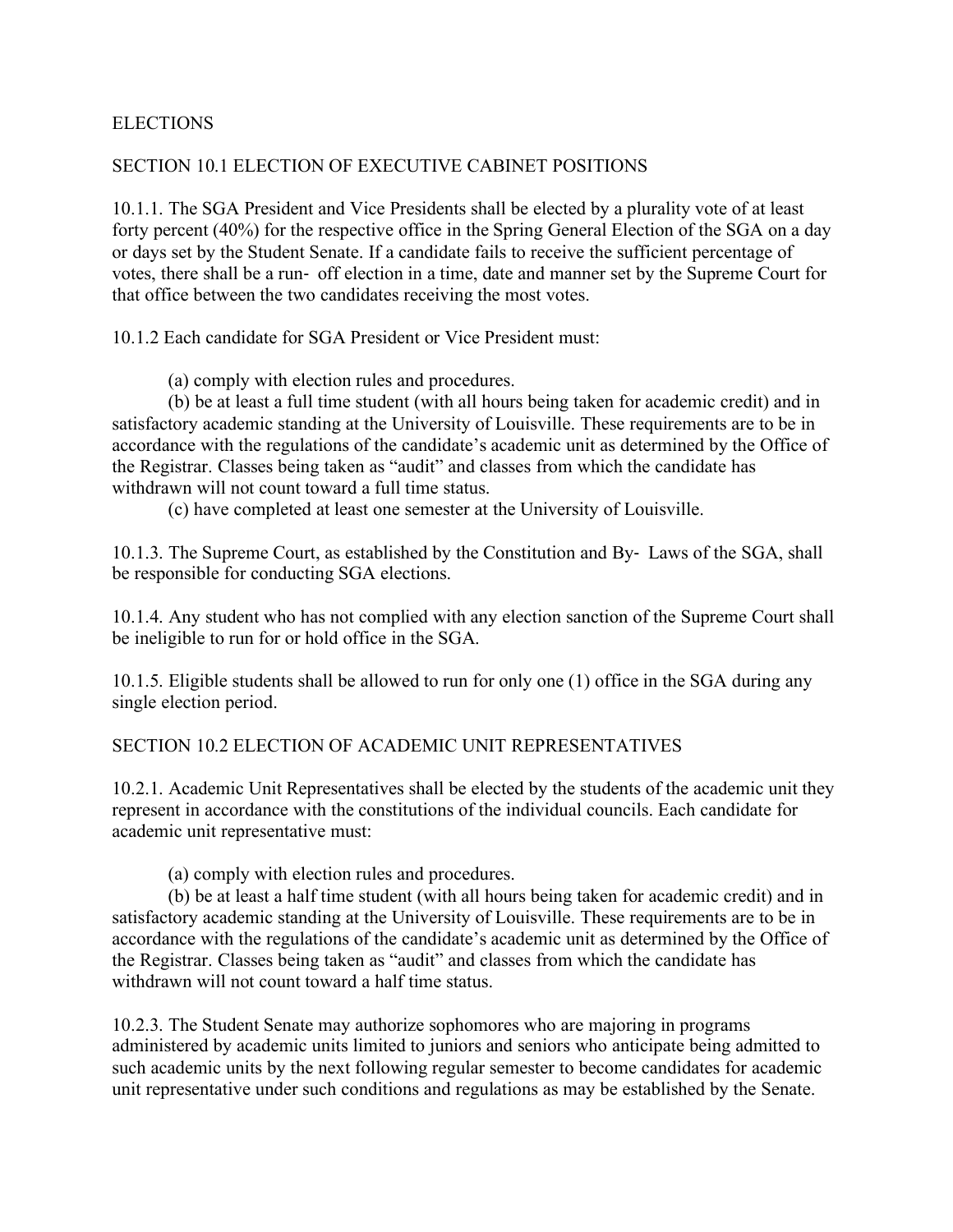10.2.4. The Student Senate may authorize students who have applied to transfer academic units before the filing deadline to run for office to become candidates in the applied for academic unit representation under such conditions and regulations as may be established by the Senate.

10.2.5. No student shall be eligible to be a candidate for election in more than one academic unit.

10.2.6. Student Senators shall be installed by the Chief Justice of the SGA Supreme Court immediately following the installation of SGA Cabinet Officers as in Section 3.6.2 of the SGA Constitution. Upon installation,

(a) the Senators- Elect shall have powers to approve staff positions and committee recommendations and to elect committee chairs for the upcoming year.

(b) The outgoing Senate shall retain all powers until the end of the main May graduation ceremony at which point the new Senators shall have full powers and all committees shall be seated.

ARTICLE XI AMENDMENTS

#### SECTION 11.1 AMENDMENTS BY THE STUDENT SENATE

11.1.1. All proposed amendments must be submitted in writing to the SGA Executive Board, which shall prepare recommendations concerning the amendment for consideration by the Student Senate. The Executive Board shall present its recommendations on the proposed amendment to the Senate at a regular meeting for the first reading, along with a written or digital copy of the original proposal.

11.1.2. The SGA Executive Vice President shall send Student Senators and Student Councils a written or digital copy of the Executive Board's Report, along with a copy of the proposed amendments.

11.1.3. The Amendment must then be ratified by two- thirds (2/3) vote of the Recognized Student Councils that have ratified the SGA Constitution and not rescinded their ratification before two (2) regularly scheduled Senate meetings have passed.

11.1.4. After receiving verification that a sufficient number of Student Councils have ratified the amendment, the Senior Student Affairs Officer of the University shall certify its adoption to the Student Senate.

11.1.5. The Senate may then ratify the amendment by three- fourths (3/4) vote of the senators in attendance at either of the next two (2) regular meetings following certification by the Senior Student Affairs Officer.

11.1.6. Ten (10) calendar days after ratification, the amendment shall become effective.